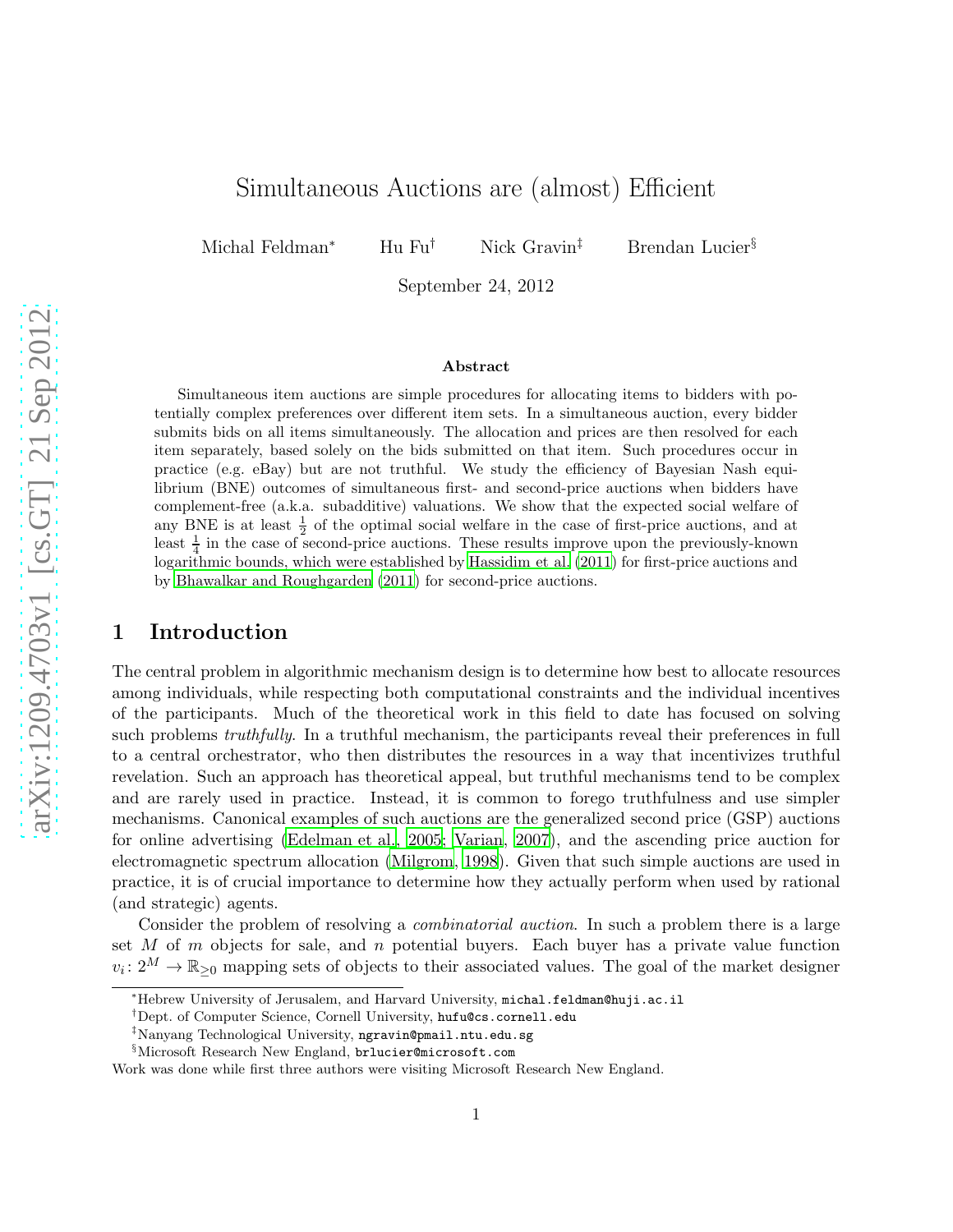is to decide how to allocate the objects among the buyers to maximize the overall social efficiency. One approach would be to elicit the valuation function from each bidder, then attempt to solve the resulting optimization problem. However, in existing online marketplaces such as eBay, buyers do not express their (potentially complex) preferences directly; rather, each item is auctioned independently, and a buyer is forced to bid separately on individual items. This approach is simple and natural, and relieves the burden of expressing a potentially complex valuation function. On the other hand, this limited expressiveness could potentially lead to inefficient outcomes. This begs the question: how well does the outcome of simultaneous item auctions approximate the socially optimal allocation?

In order to evaluate the performance of non-truthful mechanisms, we take the economic viewpoint that self-interested agents will apply bidding strategies at equilibrium, so that no agent can unilaterally improve his outcome by changing his strategy. We apply a quantitative approach, and ask how well the performance at equilibrium approximates the socially optimal outcome. Since there may potentially be multiple equilibria, we will bound the performance in the worst case over equilibria. Put another way, our approach is to use the *price of anarchy* as a performance measure for the analysis of mechanisms.

The fact that equilibria of simultaneous auctions might not be socially optimal was first observed by [Bikhchandani \(1999](#page-12-3)), who studied the complete information<sup>[1](#page-1-0)</sup> setting. As he states:

"Simultaneous sealed bid auctions are likely to be inefficient under complete information and hence, also under the more realistic assumption of incomplete information about buyer reservation values."

Our goal is to bound the extent of this inefficiency in the incomplete information setting. To this end, we model incomplete information using the standard Bayesian framework. In this model, the buyers' valuations are assumed to be drawn independently from (not necessarily identical) distributions. This product distribution is commonly known to all of the participants; we think of this as representing the public's aggregate beliefs about the buyers in the market. While the distributions are common knowledge, each agent's true valuation is private. This Bayesian model generalizes the full-information model of Nash equilibrium, which implicitly supposes that the type profile is known by all participants. Note that while the agents are aware of the type distribution, the mechanism (which applies simultaneous item auctions) is prior-free and hence agnostic to this information.

**Pricing and Efficiency in Simultaneous Auctions.** We consider separately the case in which items are sold via first-price auctions (in which the player who bids highest wins and pays his bid), and the case of second-price auctions<sup>[2](#page-1-1)</sup> (in which the winning bidder pays the second-highest bid). The differences between first and second-price item auctions have received significant attention in the recent literature. For example, a pure Nash equilibrium of our mechanism with simultaneous first-price auctions is equivalent to a Walrasian equilibrium [\(Bikhchandani, 1999;](#page-12-3) [Hassidim et al.](#page-12-0), [2011\)](#page-12-0), and therefore must obtain the optimal social welfare [\(Mamer and Bikhchandani](#page-13-2), [1997](#page-13-2)). On the other hand, every pure Nash equilibrium for second-price auctions is equivalent to a Conditional equilibrium, and hence obtains at least half of the optimal social welfare [\(Fu et al., 2012](#page-12-4)). While

 $1$ In a complete (or full) information setting, it is assumed that the bidders' valuations are commonly known to all participants

<span id="page-1-1"></span><span id="page-1-0"></span><sup>&</sup>lt;sup>2</sup>Second-price item auctions are also known as Vickrey auctions; we will use these terms interchangeably.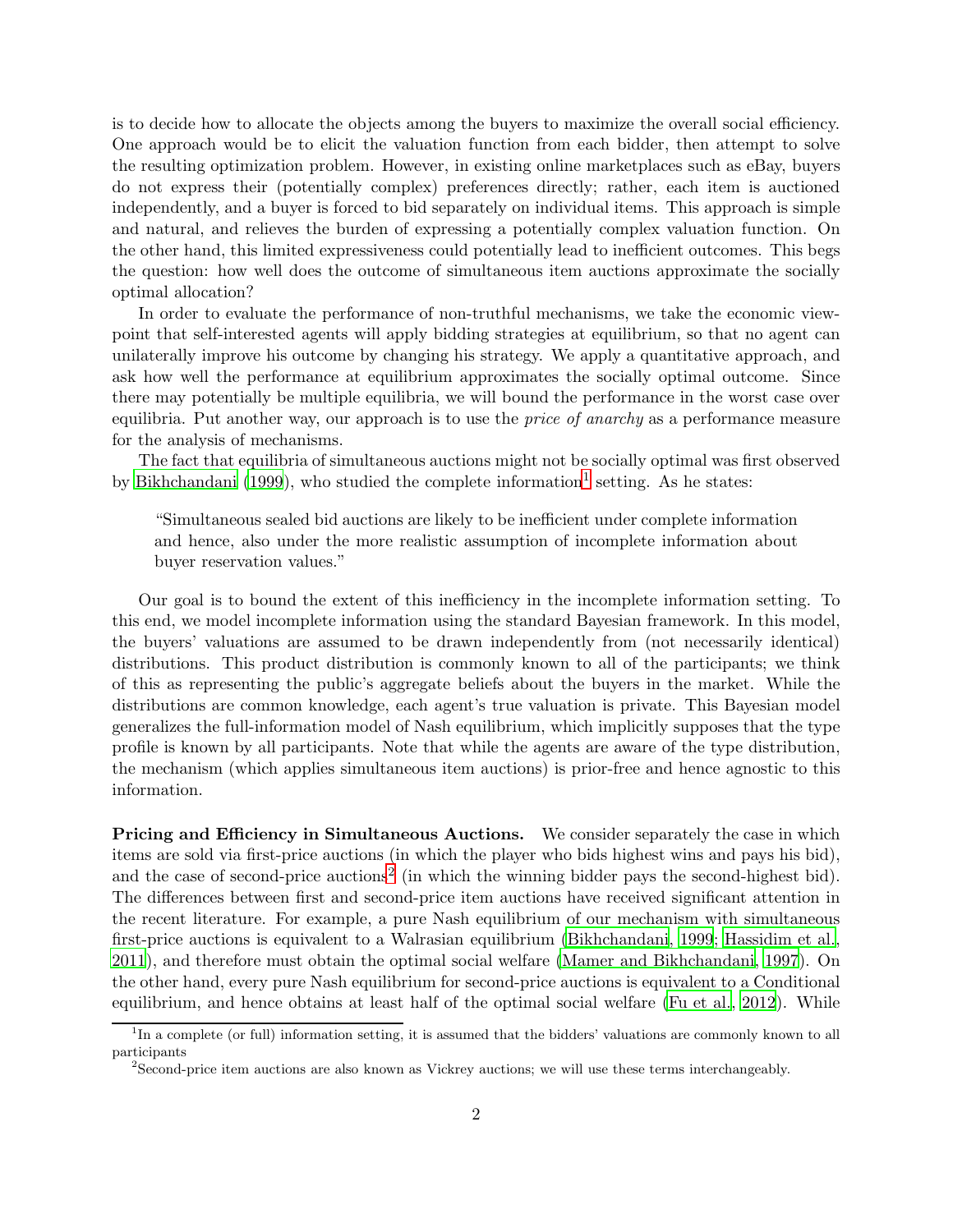these constant factor bounds are appealing, their power is marred by the fact that pure equilibria do not exist in general.

Can we hope for such constant-factor bounds to hold for general Bayes-Nash equilibria? For general valuations the answer is no. Consider, for example, the case of a buyer who has a very large value for the set of all objects for sale, but no value for any strict subset. In this case, any positive bid carries great risk: the buyer might win some items but not others, leaving him with negative utility. It therefore seems that complements do not synergize well with item bidding, and indeed it has been shown by [Hassidim et al. \(2011](#page-12-0)) that the price of anarchy (with respect to mixed equilibria) in a first-price auction can be as high as  $\Omega(\sqrt{m})$  when bidders' valuations exhibit complementarities. The same lower bound can be easily extended to the case of second-price auctions<sup>[3](#page-2-0)</sup>.

Our main result is that the presence of complements is the only barrier to a constant price of anarchy. We show that when buyer valuations are complement-free (a.k.a. subadditive), the (Bayesian) price of anarchy of the simultaneous item auction mechanism is at most a constant, in both the first- and second-price auctions.

For first-price auctions, we show that any Bayes-Nash equilibrium yields at least half of the optimal social welfare. This improves upon the previously best-known bound of  $O(\log n)$  due to Hassidim et al.  $(2011)$ , where *n* is the number of bidders.

**Result 1 (BPoA** $\leq$  2 in simultaneous first-price auctions.). When buyers have subadditive valuations, the Bayesian price of anarchy of the simultaneous first-price item auction mechanism is at most 2.

For simultaneous Vickrey auctions, it is not possible to bound the worst-case performance at equilibrium, even when there is only a single object for sale. This impossibility is due to arguably unnatural equilibria in which certain players grossly overreport their values, prompting others to bid nothing. To circumvent this issue one must impose an assumption that agents avoid such "overbidding" strategies. In the strong no-overbidding assumption, used by [Christodoulou et al.](#page-12-5)  $(2008)$  $(2008)$  and Bhawalkar and Roughgarden  $(2011)$ , it is assumed that each agent i chooses bids so that, for every set of objects S, the sum of the bids on S is at most  $v_i(S)$ . We show that under this assumption, the Bayesian price of anarchy for simultaneous Vickrey auctions is at most 4.

Result 2 (BPoA≤ 4 in simultaneous second-price auctions.). When buyers have subadditive valuations, the Bayesian price of anarchy of the simultaneous Vickrey auction mechanism is at most 4, under the strong no-overbidding assumption.

The strong no-overbidding assumption is quite strong, as it must hold for *every* set of items. A somewhat weaker assumption, referred to as *weak no-overbidding*, requires the the no overbidding condition holds only in expectation over the distribution of sets won by a player at equilibrium. That is, agents are said to be *weakly no-overbidding* if they apply strategies such that expected value of each agent's winnings is at least the expected sum of his winning bids [\(Fu et al., 2012\)](#page-12-4). Roughly speaking, weak no-overbidding supposes that agents are generally averse to winning sets with bids that are higher than their true values. However, unlike strong no-overbidding, it does

<span id="page-2-0"></span><sup>&</sup>lt;sup>3</sup>As explained in the sequel, to obtain meaningful results in second-price auctions one needs to impose no-overbidding assumptions on the bidding strategies, defined formally in Section [2.3.](#page-7-0) The  $\Omega(\sqrt{m})$  lower bound extends to the case of second-price auctions under the *weak no-overbidding* assumption. The alternative *strong no-overbidding* assumption is meaningless in the case of complements, as it precludes item bidding altogether.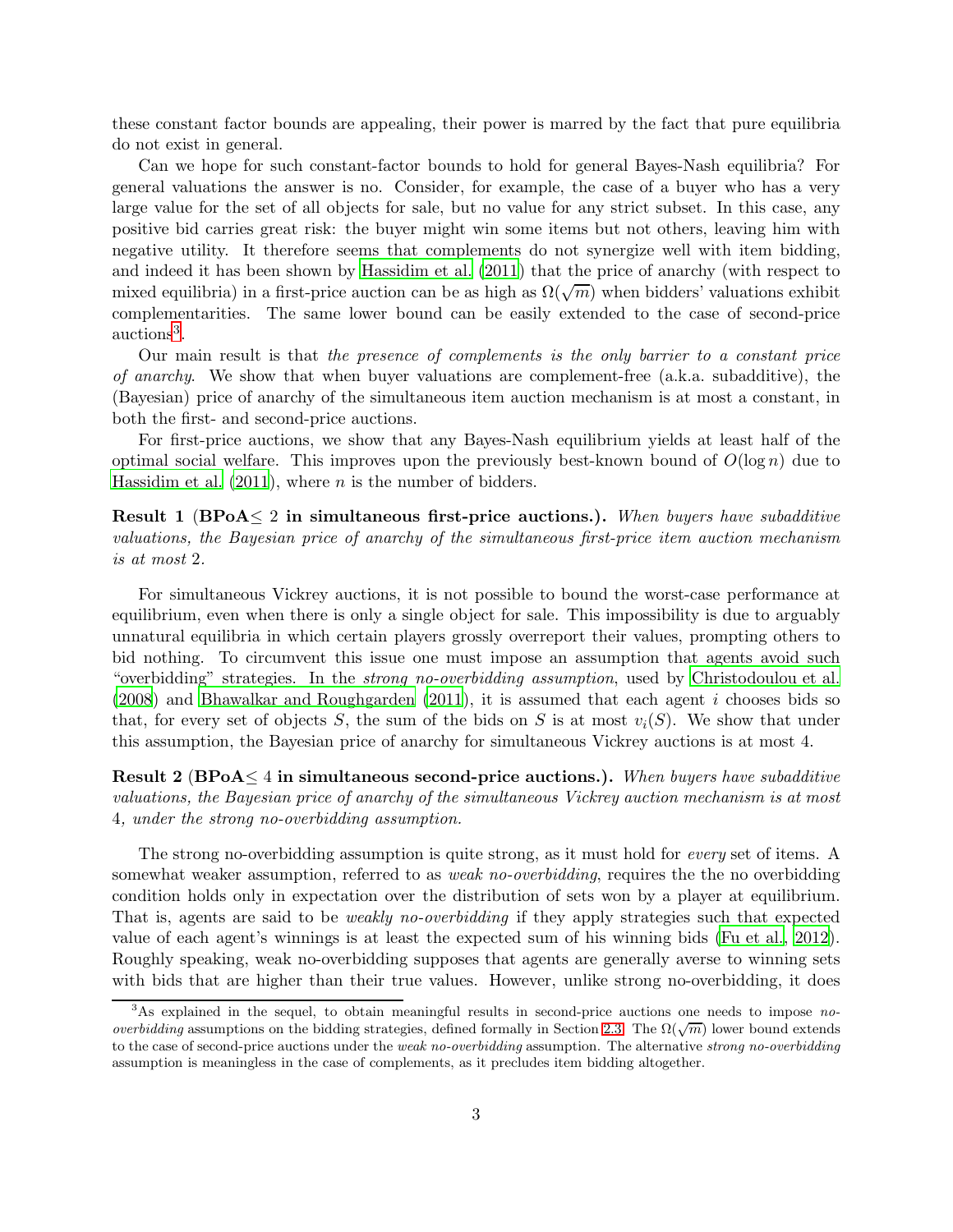not preclude strategies in which an agent overbids on sets that he does not expect to win, i.e. in order to more accurately express his willingness to pay for other sets. For an expanded discussion of the no-overbidding assumptions, see [Appendix C.](#page-15-0)

Notably, the BNE outcomes under the two no-overbidding assumptions are incomparable; while the weak assumption is more permissive, and thus enables a richer set of behaviors in equilibrium, it also introduces new ways to deviate from the prescribed equilibrium. We show that the bound of 4 on the Bayesian PoA extends also to the case of weakly no-overbidding agents.

[Bhawalkar and Roughgarden \(2011](#page-12-1)) showed that, under the strong no-overbidding assumption, the Bayeisan price of anarchy of the simultaneous Vickrey auction is strictly greater than 2, and furthermore the price of anarchy is  $\Omega(n^{1/4})$  when agent values are allowed to be correlated. We show that similar results hold also under the weak no-overbidding assumption, proving bounds strictly greater than 2 and  $\Omega(n^{1/6})$ , respectively.

Our bounds hold for subadditive bidders, whereas constant bounds on Bayesian price of anarchy were previously known only for the subclass of fractionally subadditive (i.e. XOS) valuations [\(Christodoulou et al., 2008](#page-12-5)). Subadditive valuations are more expressive than their XOS counterparts, and obtaining price of anarchy bounds for subadditive valuations is significantly more challenging. In particular, for XOS valuations, a player who aims to win certain set S has a natural choice of bid: the additive valuation that determines his value for set  $S$ . For subadditive valuations, there is no such notion of a natural bid aimed at representing one's value for a particular set, and hence even determining how best to bid on a certain set of interest is a non-trivial task.

Related Works Combinatorial auctions is a canonical subject of study in algorithmic mechanism design (see [Nisan et al., 2007](#page-13-3) and references therein for the large body of literature on this subject). While most previous work focuses on the design of truthful mechanisms, we follow the more recent literature on the analysis of simple and practical (albeit not truthful) auctions. Following the rich literature on the price of anarchy (PoA) (see, e.g., [Roughgarden and Tardos, 2007](#page-13-4), for references), [Christodoulou et al. \(2008\)](#page-12-5) pioneered the study of the Bayesian price of anarchy (BPoA) and applied it to item-bidding auctions. They bounded the BPoA by 2 in simultaneous second-price auctions with XOS valuations, which are equivalent to fractionally subadditive functions [\(Feige](#page-12-6), [2009\)](#page-12-6). The same bound was extended to the more general class of subadditive valuations by [Bhawalkar and Roughgarden \(2011](#page-12-1)), and later to general valuations by [Fu et al. \(2012](#page-12-4)), albeit only with respect to *pure* equilibria (when they exist). The pure PoA was studies also in simultaneous first-price auctions by [Hassidim et al. \(2011\)](#page-12-0), who showed a pure PoA of 1 for general valuations <sup>[4](#page-3-0)</sup>.

For both first- and second-price simultaneous auctions, the BPoA for subadditive valuations was not previously known to be better than  $O(\log n)$ . Previous techniques applied the known bounds for XOS valuations, using the  $O(\log n)$  separation between XOS and subadditive valuations (see e.g. [Bhawalkar and Roughgarden, 2011](#page-12-1)).

Studies on PoA and BPoA have provided insights into other settings, e.g. auctions employing greedy algorithms [\(Lucier and Borodin, 2010](#page-13-5)), Generalized Second Price Auctions [\(Paes Leme and Tardos](#page-13-6), [2010;](#page-13-6) [Lucier and Paes Leme, 2011](#page-13-7); [Caragiannis et al., 2011](#page-12-7)), and also game-theoretic settings that are not related to auctions, such as network formation games [\(Alon et al., 2010](#page-12-8)).

The smoothness technique for Bayesian games, developed by [Roughgarden \(2012](#page-13-8)) and [Syrgkanis](#page-13-9) [\(2012](#page-13-9)), provides a method for extending bounds on pure PoA to Bayesian PoA. However, to the

<span id="page-3-0"></span> ${}^{4}$ Pure Nash equilibria rarely exist in this case though, as they are shown to be equivalent to Walrasian equilibria of the corresponding two-sided market.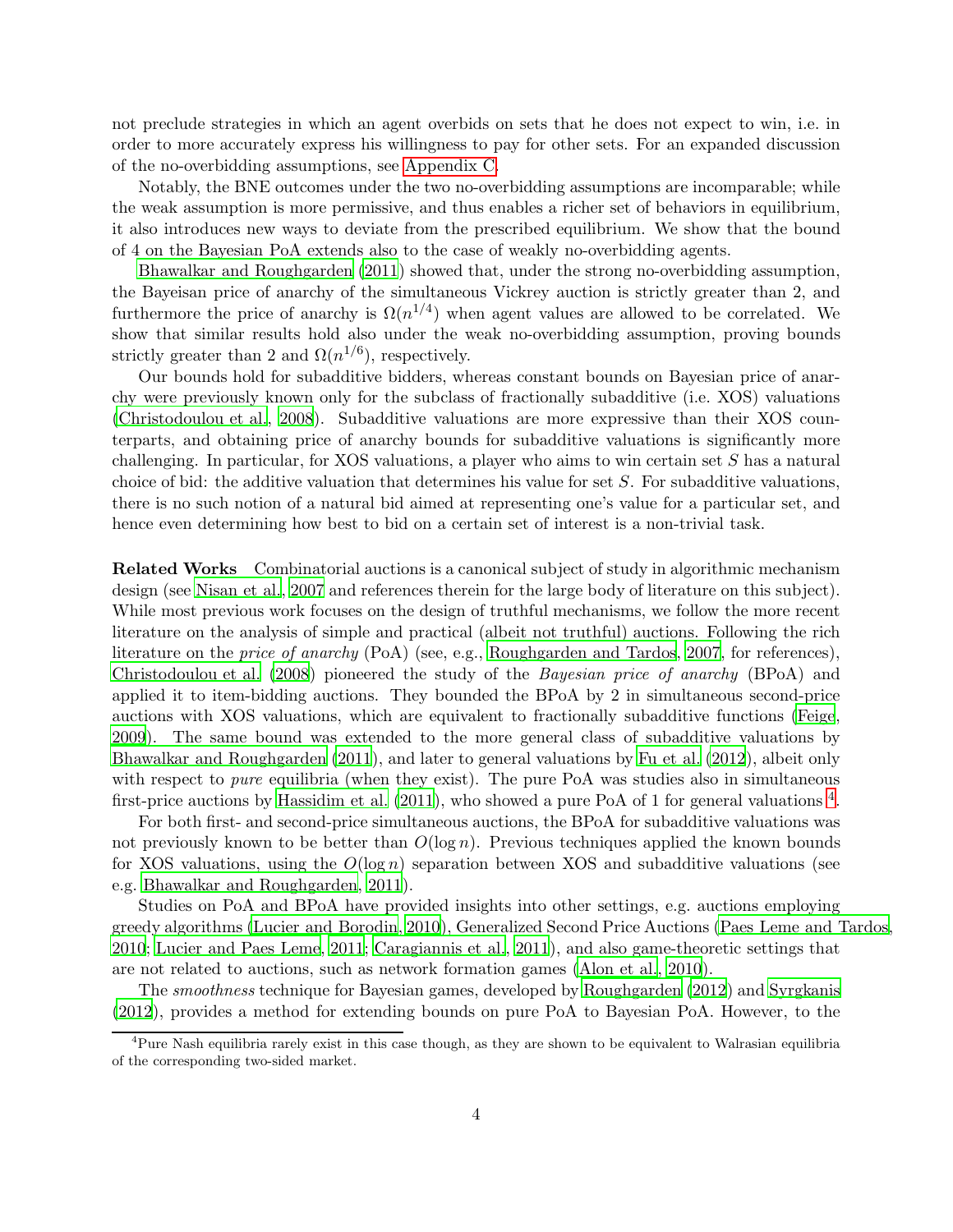best of our knowledge, our approach does not fall within this framework. Roughly speaking, the smoothness framework requires that each player can find a good "default" strategy given his type, which is independent of the opponents' strategy selections. However, subadditive valuations do not seem to admit such bids<sup>[5](#page-4-0)</sup>, and indeed the strategies we consider in our analysis depend heavily on the distribution of strategies applied by all players at equilibrium.

Organization of the paper. We introduce the necessary background and notation in [Section 2.](#page-4-1) Our analysis then proceeds in two parts. In the first part, [Section 3,](#page-7-1) we consider a single-player game in which the player, a subadditive buyer, must determine how best to bid on a set of objects against a distribution over price vectors. We show that, for every distribution for which the expected sum of prices is not too large, the buyer has a bidding strategy that guarantees a high expected utility (compared to the player's value for the set of all objects).

In the second part of our analysis for the first-price [\(Section 4\)](#page-9-0) and Vickrey [\(Section 5\)](#page-11-0) auctions, we show that every Bayes-Nash equilibrium must have high expected social welfare. We do this by considering deviations in which an agent uses the bidding strategy from the single-player game described in [Section 3,](#page-7-1) applied to some subset of the objects. This subset of objects is chosen randomly: agent  $i$  draws a new profile of types for his opponents from the type distribution, then considers bidding for the set he would be allocated under this "virtual" type profile. At a BNE, agent  $i$  cannot benefit from such a randomized deviation; we show this implies that the social welfare at equilibrium is at least a constant times the optimal welfare.

### <span id="page-4-1"></span>2 Preliminaries

#### 2.1 Auctions and Equilibria

**Combinatorial Auctions.** In a combinatorial auction,  $m$  items are sold to  $n$  bidders. Each bidder has a private combinatorial valuation captured by a set function  $v: 2^{[m]} \to \mathbb{R}_+$  over different bundles  $S \subseteq [m]$ . Throughout the paper we assume the valuations are *monotone*, i.e. for every subset  $S \subseteq T \subseteq [m]$  it holds that  $v(S) \le v(T)$ . In a *Bayesian* (partial-information) setting, the bidders' valuation profile v is drawn from a commonly known product distribution<sup>[6](#page-4-2)</sup>  $\mathcal{F}$  =  $\mathcal{F}_1 \times \cdots \times \mathcal{F}_n$ . The outcome of an auction consists of an allocation  $\mathbf{X} = (X_1, \dots, X_n) \in 2^{[m] \times n}$ , where  $X_i$  is the bundle of items allocated to bidder i, and payments made by each bidder. The *social* welfare of an allocation is  $\sum_{i\in[n]} v_i(X_i)$ . For any given valuation profile **v**, we let  $(OPT_1^{\mathbf{v}}, \ldots, OPT_n^{\mathbf{v}})$ denote the welfare-maximizing assignment for profile v.

Simultaneous Item-Bidding Auctions. In a simultaneous item-bidding auction, each bidder simultaneously submits a vector of bids, one for each item. The outcome of the auction is then decided item by item according to the bids placed on each item. In this paper we study two forms of such auctions: *simultaneous first price auctions* and *simultaneous second price auctions*<sup>[7](#page-4-3)</sup>. In both auctions, each item is allocated to the bidder who has placed the highest bid on it (breaking ties arbitrarily but consistently). In a (simultaneous) first price auction, the winner of each item

<span id="page-4-0"></span><sup>&</sup>lt;sup>5</sup>We note that one can apply the technique on XOS valuations, but because of the  $O(\log n)$  separation between XOS and subadditive valuations (see e.g. [Bhawalkar and Roughgarden, 2011\)](#page-12-1), this gives only a logarithmic bound.

<sup>&</sup>lt;sup>6</sup>Whenever an expectation is taken with respect to valuations, it will be assumed that they are drawn from these corresponding distributions.

<span id="page-4-3"></span><span id="page-4-2"></span><sup>7</sup>The word "simultaneous" is often omitted, as we study only simultaneous (in contrast to sequential) auctions.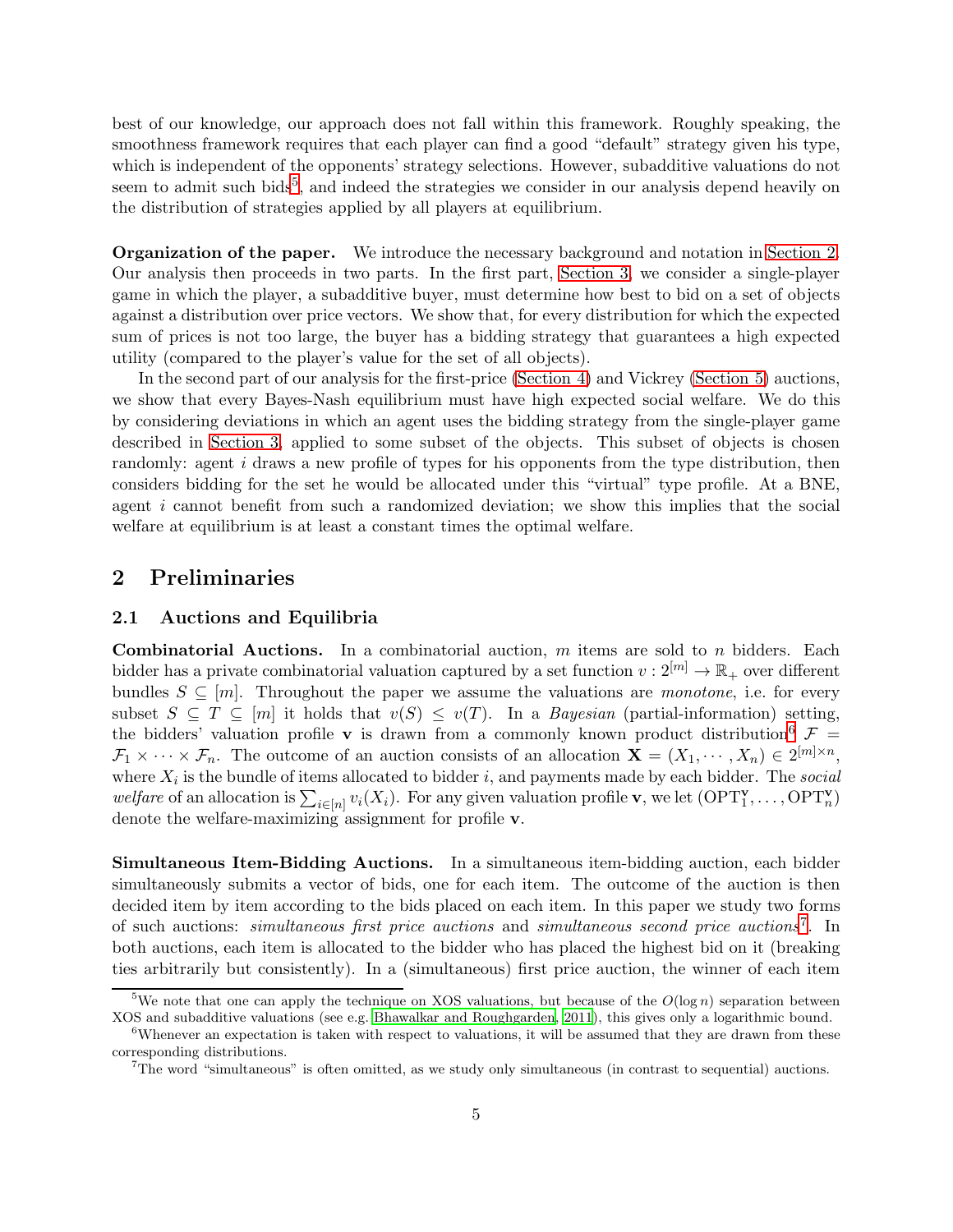pays his bid on that item, and in a (simultaneous) second price auction, the winner of each item pays the second highest bid on that item. We now give a more formal description of this process.

We generally write  $b_i(j)$  to denote the bid of player i on item j, and  $\vec{b}_i$  for the vector of bids  $\sum_{j\in S} b_i(j)$  that corresponds<sup>[8](#page-5-0)</sup> to the bid-vector  $\vec{b}_i$ . Given a sequence of bid profiles  $\mathbf{b} = (b_1, \ldots, b_n)$ , placed by bidder *i*. Alternatively, we may think of agent *i*'s bid  $b_i$  as an additive function  $b_i(S)$  = we write  $W_i(\mathbf{b})$  for the set of items won by bidder i, and  $\vec{p}_i \in \mathbb{R}^m_+$  the vector of payments made by bidder i on the items. In this notation, the first- and second-price auctions can be summarized as follows:

|          | First-price                                                                         |            |                                                       | Vickrey                                     |                                                       |                            |
|----------|-------------------------------------------------------------------------------------|------------|-------------------------------------------------------|---------------------------------------------|-------------------------------------------------------|----------------------------|
| won set: | $\overline{W_i(\mathbf{b})} = \{j \in [m] \mid b_i(j) > b_k(j), \forall k \neq i\}$ |            |                                                       |                                             |                                                       |                            |
| payment: | $p_i(j) =$                                                                          | $b_i(j)$ , | $j \in W_i(\mathbf{b})$<br>$j \notin W_i(\mathbf{b})$ | $p_i(j)$<br>$\hspace{0.1mm}-\hspace{0.1mm}$ | $\max_{k \neq i} b_k(j), \quad j \in W_i(\mathbf{b})$ | $j \notin W_i(\mathbf{b})$ |

We assume bidders have quasi-linear utilities, i.e. the *utility* of bidder  $i$  for a given bid profile **b** is given by  $u_i(\mathbf{b}) = v_i(W_i(\mathbf{b})) - p_i(W_i(\mathbf{b})).$ 

A Single Bidder's Perspective on Bidding In both first and second price auctions, the set of items won by a bidder i bidding  $b_i$  is determined solely by a coordinate-wise comparison between  $b_i$ and the largest bid placed by the other bidders. Let  $\varphi_i(\mathbf{b}_{-i})$  be the vector whose j-th component is max<sub>k≠i</sub>  $b_k(j)$ . It is often convenient to write  $W(b_i, \mathbf{b}_{-i})$  as  $W(b_i, \vec{p})$  where  $\vec{p} = \varphi_i(\mathbf{b}_{-i})$ . We think of  $\vec{p}$  as the vector of prices perceived by bidder i: in the second price auction, the bidder pays the price on an item if his bid exceeds it; and in the first price auction the bidder pays his own bid on such an item, and  $\vec{p}$  is the minimum such winning bid. It is in this light that we often write  $\varphi_i(\mathbf{b}_{-i})$  as prices  $\vec{p}$  when this causes no confusion. We will also shorten the notation  $v(W(b, \vec{p}))$  to  $v(b, \vec{p})$ , meaning the value obtained when bidding b against perceived prices  $\vec{p}$ .

Strategies and Equilibria. Buyers select their bids strategically in order to maximize utility. The bidding behavior of a buyer given its valuation is described by a *strategy*. A strategy  $s_i$  maps each valuation  $v_i$  to a distribution over bid vectors; we interpret  $s_i(v_i)$  as the (possibly randomized) set of bids placed by bidder  $i$  when his type is  $v_i$ .

**Definition 1** (Bayesian Nash Equilibria). A profile of strategies  $\mathbf{s} = (s_1(v_1), \ldots, s_n(v_n))$  is in *Bayes-Nash equilibrium* (BNE) for distribution  $\mathcal F$  if, for every buyer *i*, type  $v_i$ , and bidding strategy  $\widetilde{s}_i,$ 

$$
\mathbf{E}_{\mathbf{v}_{-i}}\left[\mathbf{E}_{\mathbf{b}_{-i}\sim\mathbf{s}(\mathbf{v}_{-i})\atop b_i\sim s_i(v_i)}\left[u_i(b_i,\mathbf{b}_{-i})\right]\right]\geq \mathbf{E}_{\mathbf{v}_{-i}}\left[\mathbf{E}_{\mathbf{b}_{-i}\sim\mathbf{s}(\mathbf{v}_{-i})\atop \widetilde{b}_i\sim\widetilde{s}_i}\left[u_i(\widetilde{b}_i,\mathbf{b}_{-i})\right]\right].
$$

Given Fubini's Theorem, we can shorten the condition as follows (such shorthand forms are used throughout the paper):

$$
\mathbf{E}_{\mathbf{v}_{-i},\mathbf{b}\sim\mathbf{s}(\mathbf{v})}\left[u_i(\mathbf{b})\right] \geq \mathbf{E}_{\mathbf{v}_{-i},\mathbf{b}\sim\mathbf{s}(\mathbf{v}),\widetilde{b}_i\sim\widetilde{s}_i}\left[u_i(\widetilde{b}_i,\mathbf{b}_{-i})\right].\tag{1}
$$

<span id="page-5-0"></span><sup>&</sup>lt;sup>8</sup>There is an easy equivalence between an additive function  $a(S) := \sum_{j \in S} a({j})$  and its concise vector description  $\vec{a} = (a({1}), \ldots, a({m})).$  We will use functional and vector representations interchangeably as the situation demands.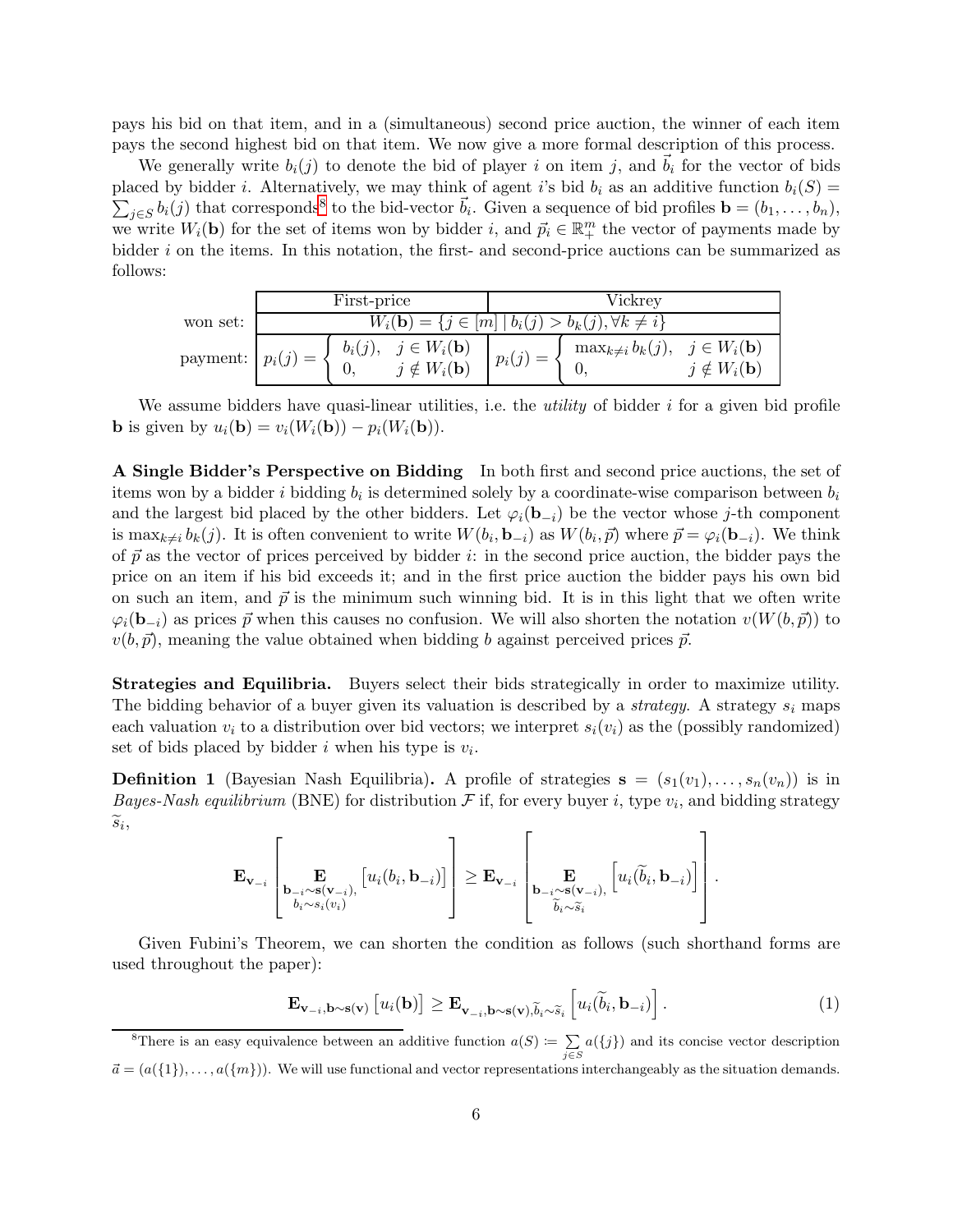<span id="page-6-0"></span>Definition 2 (Bayesian Price of Anarchy). Given an auction type (either first- or second-price), the Bayesian price of anarchy (BPoA) is the worst-case ratio between the optimal expected welfare and the expected welfare at a BNE and is given by

$$
\max_{\substack{(\mathcal{F}, \text{ s}):\\ \mathbf{s} \text{ a BNE for }\mathcal{F}}} \frac{\mathbf{E}_{\mathbf{v}}[\sum_{i} v_i(\mathrm{OPT}_i^{\mathbf{v}})]}{\mathbf{E}_{\mathbf{v}, \mathbf{b} \sim \mathbf{s}(\mathbf{v})}[\sum_{i} v_i(W_i(\mathbf{b}))]}.
$$

For second price auctions we will consider BPoA under natural restrictions on the strategies used by the bidders. In such cases, the maximum in [Definition 2](#page-6-0) is taken with respect to BNE under that restricted class of strategies. We note that a BNE is guaranteed to exist as long as the space of valuations and potential bids is discretized, say with all values expressed as increments of some  $\epsilon > 0$ . A more detailed discussion of BNE existence is given in Appendix [D.](#page-16-0)

#### 2.2 Subadditive Valuations

We focus on valuations that are complement-free in the following general sense:

**Definition 3.** A set function  $v: 2^{[m]} \to \mathbb{R}_+$  is *subadditive* if, for any subsets  $S_1, S_2 \subset [m]$ ,

$$
v(S_1) + v(S_2) \ge v(S_1 \cup S_2).
$$

The class of subadditive functions strictly includes a hierarchy of more restrictive complementfree functions such as submodular and gross substitute functions (see [Lehmann et al.](#page-12-9), [2006](#page-12-9) for definitions and discussions). Among these, the XOS functions, as defined below, have a particular kinship with subadditive functions. XOS literally means XOR (taking the maximum) of OR's (taking sums), and this class of valuations is known to be equivalent to the class of fractionally subadditive functions [\(Feige, 2009](#page-12-6)).

**Definition 4.** A function  $v: 2^{[m]} \to \mathbb{R}_+$  is said to be *XOS* if there exists a collection of additive functions  $a_1(\cdot), \ldots, a_k(\cdot)$  (that is,  $a_i(S) \coloneqq \sum_{i \in S}$  $\sum_{j\in S} a_i(\{j\})$  for every set  $S \subset [m]$ , such that for each

$$
S \subseteq [m], v(S) := \max_{1 \le i \le k} a_i(S).
$$

One of the characterizations of XOS functions uses the following definition.

**Definition 5.** A function  $f(\cdot)$  is said to be *dominated* by a set function  $g(\cdot)$  if for any subset  $S \subseteq [m], f(S) \leq g(S)$ . We say that a vector  $\vec{a} = (a_1, \ldots, a_m)$  is dominated by a set function  $v(\cdot)$ , if as an additive function  $a(\cdot)$  is dominated by  $v(\cdot)$ .

It is not too difficult to observe that  $v(\cdot)$  is XOS if and only if for every set  $T \subset [m]$  there is an additive function  $a(\cdot)$  dominated by  $v(\cdot)$  such that  $a(T) = v(T)$ .

For a general subadditive function  $v(\cdot)$ , it can be the case that any additive function  $a(\cdot)$  dominated by  $v(\cdot)$  has  $\Omega(\log(m))$  gap from  $v([m])$ , i.e.  $\Omega(\log(m))a([m]) \leq v([m])$ , (See [Bhawalkar and Roughgarden](#page-12-1), [2011](#page-12-1) for such an example) and a logarithmic factor is also an upper bound. Previous work that attempted to bound the BPoA for subadditive valuations [\(Bhawalkar and Roughgarden, 2011;](#page-12-1) [Hassidim et al.](#page-12-0), [2011](#page-12-0)) provided constant bounds for XOS valuations, then used the logarithmic factor separation between XOS and subadditive valuations to establish a logarithmic upper bound on the BPoA for subadditive valuations. While it seems plausible to use the close relation between XOS and subadditive valuations, any analysis that follows this trajectory would encounter this inevitable logarithmic gap. The challenge, therefore, is in developing a new proof technique for subadditive valuations, which does not go through XOS valuations. This is the approach taken in this work.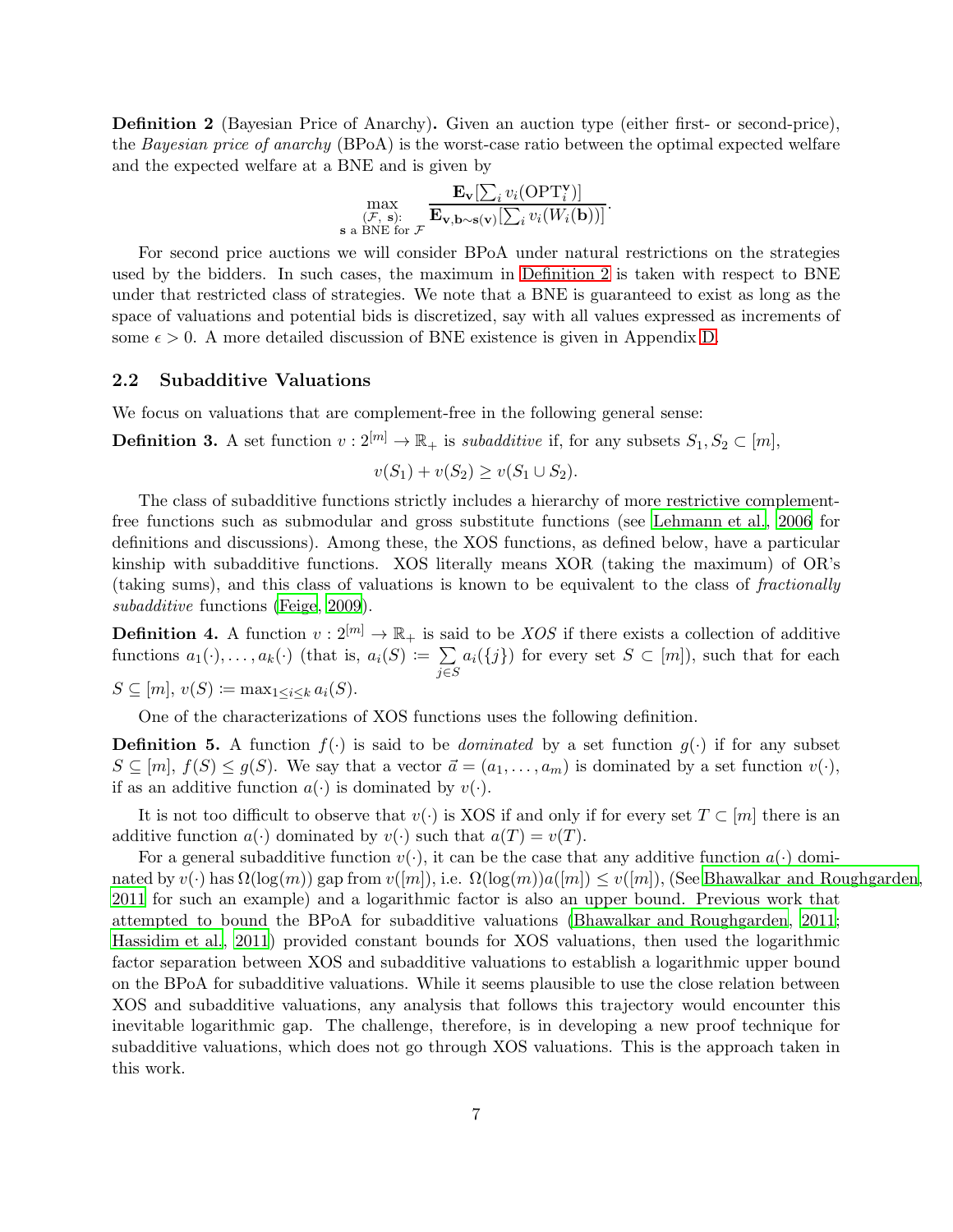#### <span id="page-7-0"></span>2.3 Overbidding

It is well known that in second price auctions, even with only a single item, the price of anarchy can be infinite when bidders are not restricted in their bids<sup>[9](#page-7-2)</sup>. To exclude such pathological cases, previous literature (e.g. [Christodoulou et al.](#page-12-5), [2008;](#page-12-5) [Bhawalkar and Roughgarden, 2011](#page-12-1)) has made the following *no-overbidding* assumption standard<sup>[10](#page-7-3)</sup>:

**Definition 6.** A bidder is *strongly no-overbidding* if his bid  $b(\cdot)$  is dominated by his valuation  $v(\cdot)$ .

In other words, a bidder is guaranteed to derive non-negative utility, no matter what are the prices in the market. Thus strong no overbidding is a strong risk-aversion assumption on the buyers. One may also consider less risk concerned bidders—in the following we generalize a weaker assumption of no-overbidding introduced by [Fu et al. \(2012\)](#page-12-4).

**Definition 7.** Given a price distribution  $\mathcal{D}$ , a bidder is *weakly no-overbidding* if his bid vector b satisfies that  $\mathbf{E}_{p\sim\mathcal{D}}[v(W(b,p))] \geq \mathbf{E}_{p\sim\mathcal{D}}[b(W(b,p))]$ , where  $W(b,p)$  denotes the subset of items he wins when he bids b at price p, i.e.,  $W(b, p) = \{j \in [m] \mid b(j) \ge p(j)\}.$ 

We will bound BPoA under both weakly and strongly no-overbidding assumptions for simultaneous second price auctions.

## <span id="page-7-1"></span>3 Bidding Strategies Under Uncertain Prices

As discussed in [Section 2,](#page-4-1) a bidder in a simultaneous auction faces the problem of maximizing his utility in presence of uncertain prices (which are the largest bids placed by other bidders). While this maximization problem is intricate, we show in this section particular bidding strategies that result in utilities comparable with the bidder's value of the whole bundle minus the expected total prices. In other words, given a price distribution  $\mathcal{D}$ , it is desired to have a bidding strategy b such that

<span id="page-7-4"></span>
$$
\mathbf{E}_{\mathbf{p}\sim\mathcal{D}}\left[v(b,p)\right] - b([m]) \geq \alpha v([m]) - \mathbf{E}_{p\sim\mathcal{D}}\left[p([m])\right],\tag{2}
$$

for some constant  $\alpha$ . Such bidding strategies are key ingredients of the BPoA proofs in later sections, and may be of interest on their own.

For fixed prices, achieving [\(2\)](#page-7-4) is trivial, even for  $\alpha = 1$ ; indeed, given a price vector  $\vec{p}$ , by bidding according to  $b = p$ , a bidder obtains  $v(b, p) - b([m]) = v([m]) - p([m])$ . The case in which prices are drawn at random is more intricate, and is the subject of the remainder of this section.

<span id="page-7-6"></span>**Lemma 3 (Bidding against price distributions).** For any distribution  $D$  of prices p and any subadditive valuation  $v(\cdot)$  there exists a bid  $b_0$  such that

<span id="page-7-5"></span>
$$
\mathbf{E}_{p\sim\mathcal{D}}\left[v(b_0,p)\right] - b_0([m]) \ge \frac{1}{2}v([m]) - \mathbf{E}_{p\sim\mathcal{D}}\left[p([m])\right].\tag{3}
$$

<span id="page-7-2"></span> $9A$  canonical example is two bidders who value the item at 0 and a large number h, respectively, but the first bidder bids  $h + 1$  and the second bidder bids 0.

<span id="page-7-3"></span><sup>&</sup>lt;sup>10</sup>We note that such no-overbidding assumptions were also made in other contexts (e.g. [Lucier and Borodin](#page-13-5), [2010](#page-13-5); [Paes Leme and Tardos](#page-13-6), [2010](#page-13-6)).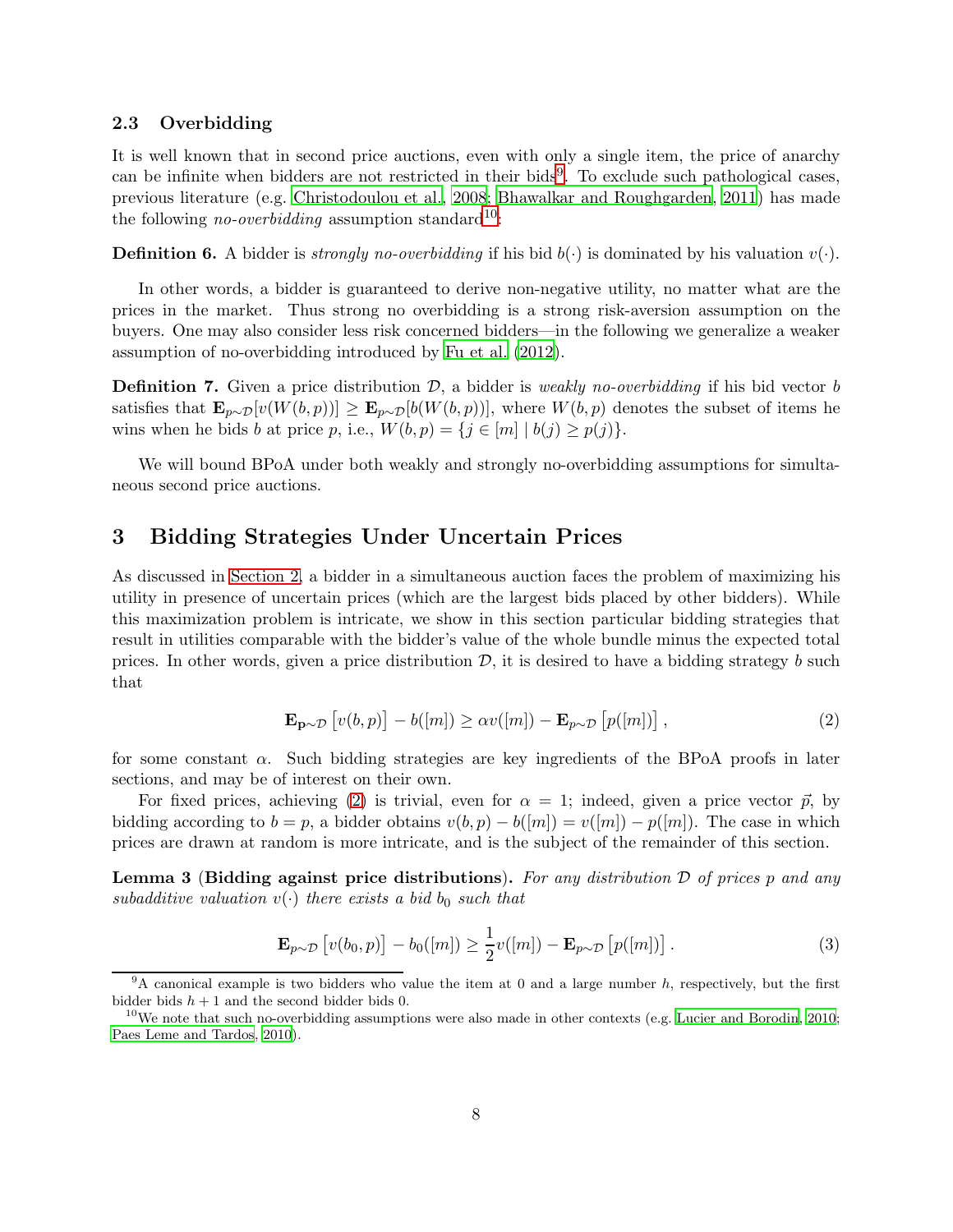Proof. We show a random bidding strategy that guarantees the desired inequality in expectation, and infer the existence of a bid, drawn from the suggested distribution, that achieves the same inequality. Consider a bid that is drawn according to the exact same distribution as the prices. It holds that

$$
\mathbf{E}_{b \sim \mathcal{D}} \left[ \mathbf{E}_{p \sim \mathcal{D}} \left[ v(b, p) \right] \right] = \mathbf{E}_{p \sim \mathcal{D}} \left[ \mathbf{E}_{b \sim \mathcal{D}} \left[ v(b, p) \right] \right] = \frac{1}{2} \mathbf{E}_{b \sim \mathcal{D}} \left[ \mathbf{E}_{p \sim \mathcal{D}} \left[ v(b, p) + v(p, b) \right] \right] \geq \frac{1}{2} \mathbf{E}_{b \sim \mathcal{D}} \left[ \mathbf{E}_{p \sim \mathcal{D}} \left[ v([m]) \right] \right] = \frac{1}{2} v([m]),
$$

where the inequality follows from subadditivity (which guarantees that  $v(b, p) + v(p, b) \ge v([m])$  for every  $p$  and  $b$ ). Using the last inequality, it follows that

$$
\mathbf{E}_{b\sim\mathcal{D}}\left[\mathbf{E}_{p\sim\mathcal{D}}\left[v(b,p)\right]-b([m])\right]\geq\frac{1}{2}v([m])-\mathbf{E}_{b\sim\mathcal{D}}\left[b([m])\right]=\frac{1}{2}v([m])-\mathbf{E}_{p\sim\mathcal{D}}\left[p([m])\right].
$$

Since a bid drawn from  $\mathcal D$  satisfies [\(3\)](#page-7-5) in expectation, there must exist a bid  $b_0$  satisfying (3).

 $\Box$ 

#### 3.1 No-Overbidding Strategies Under Uncertain Prices

As noted in [Section 2.3,](#page-7-0) in order to obtain any meaningful bound on BPoA for second price auctions, one needs to assume that bidders are not overbidding. Unfortunately, [Lemma 3](#page-7-6) is not concerned with such requirements. This problem is addressed in [Lemma 5,](#page-8-0) where it is shown that a strongly no-overbidding strategy analogous to that in [Lemma 3](#page-7-6) always exists.

Notably, when the no-overbidding requirement is imposed, the existence of a bid satisfying [\(2\)](#page-7-4) is already nontrivial when the prices are fixed. The following lemma, rephrased from [Bhawalkar and Roughgarden \(2011](#page-12-1)), establishes its existence:

**Lemma 4 (Lemma 3.3 in [Bhawalkar and Roughgarden](#page-12-1), [2011\)](#page-12-1).** For a given price vector  $p$ and any subadditive valuation  $v(\cdot)$  there exists a bid b dominated by  $v(\cdot)$  such that

$$
v(b, p) - b([m]) \ge v([m]) - p([m]).
$$

We must now analyze the case when prices are drawn randomly.

<span id="page-8-0"></span>**Lemma 5 (No Overbidding Against Price Distributions).** For any distribution  $\mathcal D$  of prices p and any subadditive valuation  $v(\cdot)$  there exists a bid  $b_0$  dominated by  $v(\cdot)$  such that

$$
\mathbf{E}_{p\sim\mathcal{D}}\left[v(b_0,p)\right] - b_0([m]) \ge \frac{1}{2}v([m]) - \mathbf{E}_{p\sim\mathcal{D}}\left[p([m])\right].\tag{4}
$$

*Proof.* Let q be any price vector in the support of the distribution D. Let  $T \subseteq [m]$  be a maximal set such that  $v(T) \leq q(T)$ . We consider a truncated price vector  $\tilde{q}$ , which is 0 on the coordinates corresponding to T and coincides with q on the coordinates corresponding to  $[m] \setminus T$ .

We first observe that  $\tilde{q}$  is dominated by v( $\cdot$ ). Indeed, for any set  $R \subset [m] \setminus T$  it holds that  $v(R) > q(R)$ , since otherwise

$$
v(R \cup T) \le v(R) + v(T) \le q(R) + q(T) = q(R \cup T),
$$

in contradiction to the fact that T is a maximal set satisfying  $v(T) \leq q(T)$ .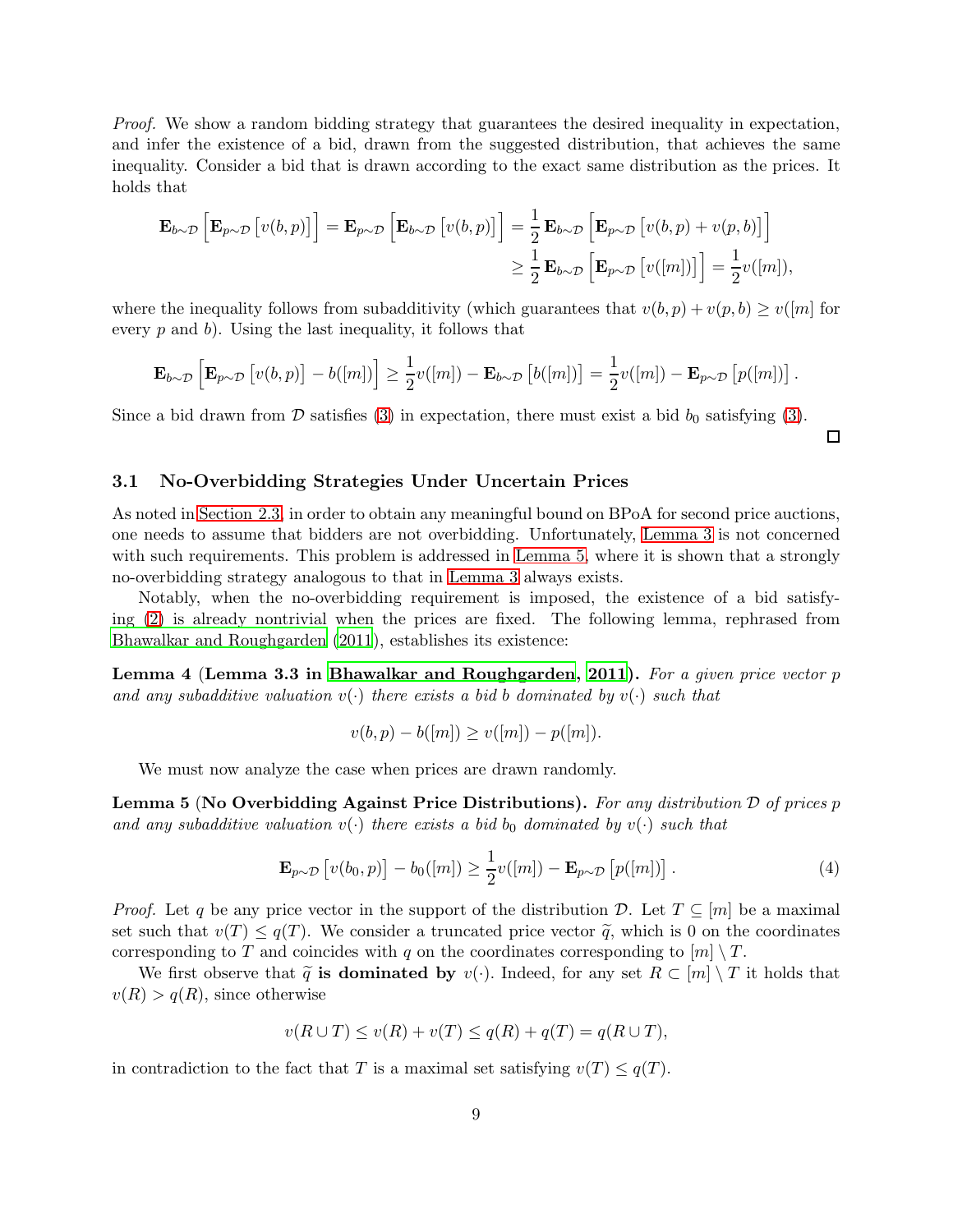We next establish that for any bid  $b$ , it holds that

<span id="page-9-2"></span><span id="page-9-1"></span>
$$
v(b,q) + q([m]) \ge v(b,\tilde{q}) + \tilde{q}([m]).
$$
\n(5)

Indeed, we have  $W(b, \tilde{q}) \subseteq W(b, q) \cup T$ . Therefore,  $v(b, \tilde{q}) \leq v(b, q) + v(T)$  due to subadditivity of v(·). Now [\(5\)](#page-9-1) follows by observing that  $q([m]) - \tilde{q}([m]) = q(T) \ge v(T)$ .

We next define the distribution  $\tilde{\mathcal{D}} := \{ \tilde{q} \mid q \sim \mathcal{D} \}$  which consist of truncated prices drawn from  $\mathcal{D}$ . Equation [\(5\)](#page-9-1) now extends for any bid b to

$$
\mathbf{E}_{p\sim\mathcal{D}}\left[v(b,p) + p([m])\right] \geq \mathbf{E}_{\widetilde{p}\sim\widetilde{\mathcal{D}}}\left[v(b,\widetilde{p}) + \widetilde{p}([m])\right].\tag{6}
$$

Recall that each  $\tilde{q} \sim \tilde{\mathcal{D}}$  is dominated by v(·), therefore, bidding any b drawn from  $\tilde{\mathcal{D}}$  satisfies the strongly no overbidding requirement. Furthermore, by applying [\(6\)](#page-9-2) to each  $b \sim \tilde{\mathcal{D}}$  we get

$$
\begin{aligned} \mathbf{E}_{b\sim \widetilde{\mathcal{D}}} \left[ \mathbf{E}_{p\sim \mathcal{D}} \left[ v(b,p) + p([m]) \right] \right] &\geq \mathbf{E}_{b\sim \widetilde{\mathcal{D}}} \left[ \mathbf{E}_{\widetilde{p}\sim \widetilde{\mathcal{D}}} \left[ v(b,\widetilde{p}) + \widetilde{p}([m]) \right] \right] \\ &= \mathbf{E}_{b\sim \widetilde{\mathcal{D}}} \left[ \mathbf{E}_{\widetilde{p}\sim \widetilde{\mathcal{D}}} \left[ v(b,\widetilde{p}) \right] \right] + \mathbf{E}_{b\sim \widetilde{\mathcal{D}}} \left[ b([m]) \right] \\ &\geq \frac{1}{2} v([m]) + \mathbf{E}_{b\sim \widetilde{\mathcal{D}}} \left[ b([m]) \right], \end{aligned}
$$

where the last inequality follows in a manner similar to the proof of [Lemma 3.](#page-7-6) The assertion of the lemma follows 口

### <span id="page-9-0"></span>4 Price of Anarchy for First Price Auctions

In this section we apply the bidding strategy from [Lemma 3](#page-7-6) to bound the Bayesian price of anarchy of simultaneous first-price auctions.

<span id="page-9-4"></span>Theorem 6. In a simultaneous first-price auction with subadditive bidders, the Bayesian price of anarchy is at most 2.

*Proof.* Fix type distributions  $\mathcal F$  and let s be a BNE for  $\mathcal F$ . Choose some agent i and an arbitrary subadditive valuation  $v_i$ . Fix an arbitrary  $\mathbf{v}_{-i}^*$ , and let  $\mathbf{v}^* = (v_i, \mathbf{v}_{-i}^*)$ . Recall that  $\left(\text{OPT}_1^{\mathbf{v}^*}\right)$  $Y_1^*, \ldots, \mathrm{OPT}_n^{\mathbf{v}^*}$  $_{n}^{\mathbf{v}^{+}})$ is the welfare-optimal allocation for  $\mathbf{v}^*$ .

Recall that each bid profile  $\mathbf{b}_{-i}$  defines for bidder i a price vector  $\varphi_i(\mathbf{b}_{-i})$ . Let  $\vec{p}$  be equal to  $\varphi_i(\mathbf{b}_{-i})$  on  $\mathrm{OPT}_i^{\mathbf{v}^*}$  $\mathbf{v}^*$  and 0 elsewhere. Let  $\mathcal{D}$  be the distribution over these price vectors  $\vec{p} = \vec{p}(\mathbf{b}_{-i}),$ where  $\mathbf{b} \sim \mathbf{s}(\mathbf{v}^*)$ . That is,  $\mathcal{D}$  is precisely the distribution over the maximum bids on the items in  $\text{OPT}_i^{\mathbf{v}^*}$  $S_i^*$ , excluding the bid of player *i*. By [Lemma 3](#page-7-6) (and replacing  $[m]$  there by  $\text{OPT}_i^{v^*}$  $i^{\nu^*}$ ), there exists a bid vector  $b_i'$  over the objects in  $\text{OPT}_i^{\mathbf{v}^*}$  $S_i^{\mathbf{v}}$  such that, thinking now of p as an additive function,

<span id="page-9-3"></span>
$$
\mathbf{E}_{p\sim\mathcal{D}}\left[v_i(b_i',p)\right] - b_i'(\text{OPT}_i^{\mathbf{v}^*}) \ge \frac{1}{2}v_i(\text{OPT}_i^{\mathbf{v}^*}) - \mathbf{E}_{p\sim\mathcal{D}}\left[p(\text{OPT}_i^{\mathbf{v}^*})\right].\tag{7}
$$

Since s forms a BNE, we have that

$$
\mathop{\mathbf{E}}_{\substack{\mathbf{v}_{-i}, \\ \mathbf{b}\sim\mathbf{s}(\mathbf{v})}} [u_i(\mathbf{b})] \geq \mathop{\mathbf{E}}_{\substack{\mathbf{v}_{-i}, \\ \mathbf{b}\sim\mathbf{s}(\mathbf{v})}} [u_i(b_i', \mathbf{b}_{-i})] = \mathop{\mathbf{E}}_{\substack{\mathbf{v}_{-i}, \\ \mathbf{b}\sim\mathbf{s}(\mathbf{v})}} [v_i(b_i', \varphi_i(\mathbf{b}_{-i}))] - \mathop{\mathbf{E}}_{\substack{\mathbf{v}_{-i}, \\ \mathbf{b}\sim\mathbf{s}(\mathbf{v})}} [b_i'(W_i(b_i', \mathbf{b}_{-i}))]
$$
\n
$$
\geq \mathop{\mathbf{E}}_{p\sim\mathcal{D}} [v_i(b_i', p)] - b_i'(\text{OPT}_i^{\mathbf{v}^*}),
$$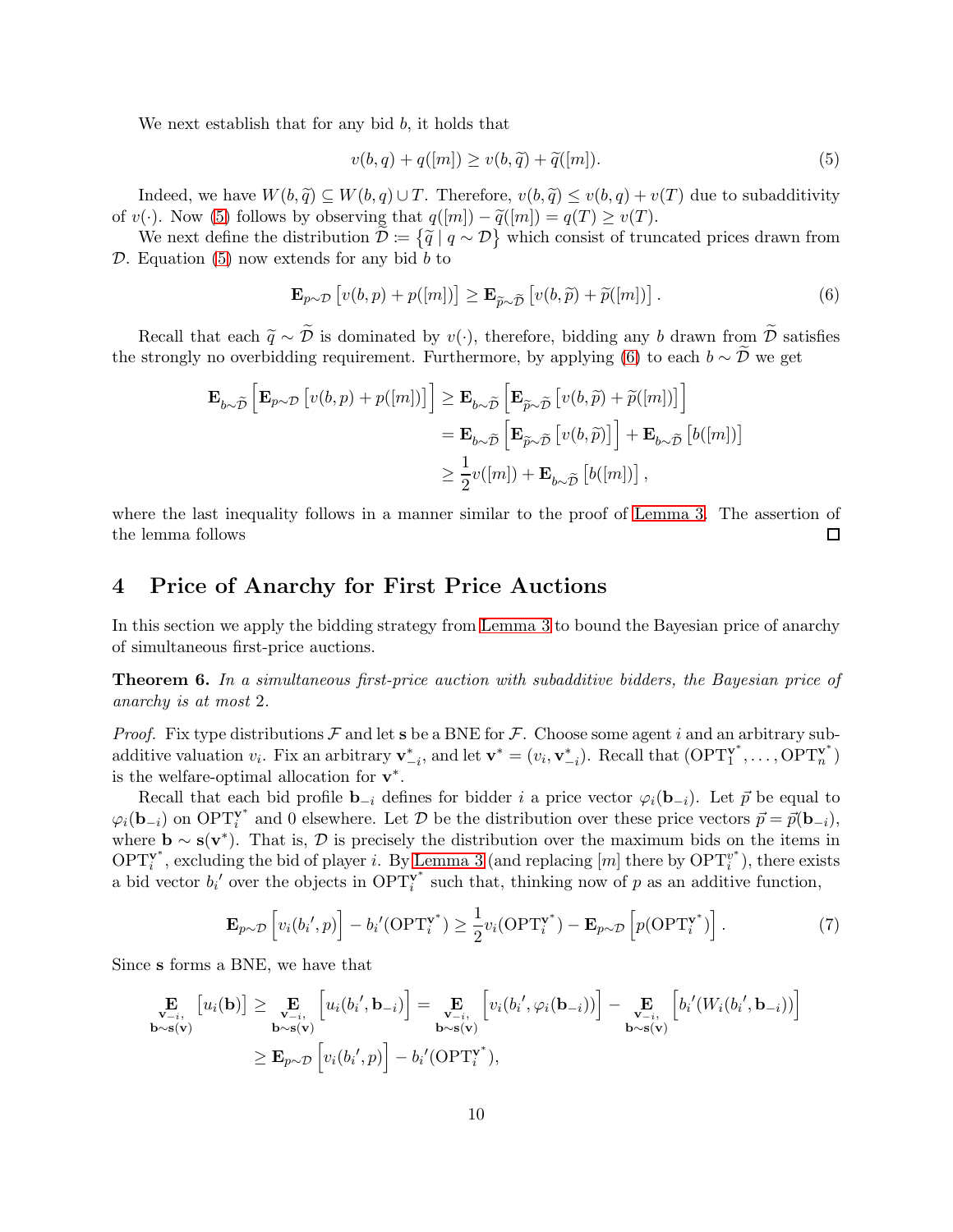where the last inequality follows from the definition of  $D$  and the fact that  $W_i(b_i', \mathbf{b}_{-i}) \subseteq \text{OPT}_i^{\mathbf{v}^*}$ i for all  $\mathbf{b}_{-i}$ . Applying [\(7\)](#page-9-3) and the definition of  $p \sim \mathcal{D}$ , we conclude that

$$
\underset{\mathbf{b}\sim\mathbf{s}(\mathbf{v})}{\mathbf{E}}\left[u_i(\mathbf{b})\right] \geq \frac{1}{2}v_i(\text{OPT}_i^{\mathbf{v}^*}) - \underset{\mathbf{b}_{-i}\sim\mathbf{s}_{-i}(\mathbf{v}_{-i})}{\mathbf{E}}\left[\sum_{j\in\text{OPT}_i^{\mathbf{v}^*}}\max_{k\neq i}b_k(j)\right].\tag{8}
$$

Taking the sum over all i and expectations over all  $v_i \sim \mathcal{F}_i$  and  $\mathbf{v}_{-i}^* \sim \mathcal{F}_{-i}$ , we conclude that

<span id="page-10-0"></span>
$$
\sum_{i} \underset{\mathbf{b} \sim \mathbf{s}(\mathbf{v})}{\mathbf{E}} \left[ u_i(\mathbf{b}) \right] \ge \frac{1}{2} \sum_{i} \underset{v_i, \mathbf{v}_{-i}}{\mathbf{E}} \left[ v_i(\mathrm{OPT}_i^{\mathbf{v}^*}) \right] - \sum_{i} \underset{\mathbf{b}_{-i} \sim \mathbf{s}_{-i}(\mathbf{v}_{-i})}{\mathbf{E}} \left[ \sum_{j \in \mathrm{OPT}_i^{\mathbf{v}^*}} \max_{k \ne i} b_k(j) \right]. \tag{9}
$$

Let us consider each of the three terms of [\(9\)](#page-10-0) in turn. The LHS is equal to  $\mathbf{E}_{\mathbf{v},\mathbf{b}\sim\mathbf{s}(\mathbf{v})}[\sum_i u_i(\mathbf{b})]$ , as  $\mathbf{v}_{-i}^*$  does not appear inside the expectation. The first term on the RHS is equal to  $\frac{1}{2} \mathbf{E}_{\mathbf{v}}[\sum_i v_i(\text{OPT}_i^{\mathbf{v}})],$ by relabeling  $\mathbf{v}_{-i}^*$  by  $\mathbf{v}_{-i}$ . For the final term on the RHS of [\(9\)](#page-10-0), we note that

$$
\sum_{i} \underset{\mathbf{b}_{-i} \sim \mathbf{s}_{-i}(\mathbf{v}_{-i})}{\mathbf{E}} \left[ \sum_{j \in \text{OPT}_{i}^{\mathbf{v}*}} \max_{k \neq i} b_{k}(j) \right] \leq \sum_{i} \underset{\mathbf{b} \sim \mathbf{s}(\widehat{v}_{i}, \mathbf{v}_{-i})}{\mathbf{E}} \left[ \sum_{j \in \text{OPT}_{i}^{\mathbf{v}*}} \max_{k} b_{k}(j) \right]
$$

$$
= \underset{\mathbf{v}, \mathbf{b} \sim \mathbf{s}(\mathbf{v})}{\mathbf{E}} \left[ \sum_{j} \max_{k} b_{k}(j) \right],
$$

where the first inequality is due to taking a maximum over a larger set, and the last equality follows since  $\text{OPT}_i^{\mathbf{v}^*}$  $\mathbf{v}^*$  form a partition of  $[m]$  (and by relabeling). We note a subtlety: in the first line we select bid vector **b** with respect to  $(\hat{v}_i, \mathbf{v}_{-i})$ , rather than  $(v_i, \mathbf{v}_{-i})$ , so that **b** is independent of the partition  $(OPT_1^{\mathbf{v}^*})$  $\mathbf{Q}_1^{\mathbf{v}^*}, \ldots, \mathbf{OPT}_n^{\mathbf{v}^*}$  $\mathbf{v}^*$ ). Applying these simplifications to the terms of [\(9\)](#page-10-0), we conclude that  $\mathsf{r}$  $\overline{\phantom{0}}$ 

<span id="page-10-1"></span>
$$
\mathbf{E}_{\mathbf{v},\mathbf{b}\sim\mathbf{s}(\mathbf{v})}\left[\sum_{i} u_i(\mathbf{b})\right] \geq \frac{1}{2} \mathbf{E}_{\mathbf{v}}\left[\sum_{i} v_i(\text{OPT}_i^{\mathbf{v}})\right] - \mathbf{E}_{\mathbf{v},\mathbf{b}\sim\mathbf{s}(\mathbf{v})}\left[\sum_{j} \max_{k} b_k(j)\right].
$$
 (10)

 $\Box$ 

Since we are in a first-price auction, we have that  $\mathbf{E}_{\mathbf{v},\mathbf{b}\sim\mathbf{s}(\mathbf{v})}[\sum_i u_i(\mathbf{b})] = \mathbf{E}_{\mathbf{v},\mathbf{b}\sim\mathbf{s}(\mathbf{v})}[\sum_i v_i(W_i(\mathbf{b}))] \mathbf{E}_{\mathbf{v},\mathbf{b}\sim\mathbf{s}(\mathbf{v})}[\sum_j \max_k b_k(j)]$ . Equation [\(10\)](#page-10-1) therefore implies

$$
\mathbf{E}_{\mathbf{v},\mathbf{b}\sim\mathbf{s}(\mathbf{v})}\left[\sum_i v_i(W_i(\mathbf{b}))\right] \geq \frac{1}{2} \mathbf{E}_{\mathbf{v}}\left[\sum_i v_i(\mathrm{OPT}_i^{\mathbf{v}})\right]
$$

which yields the desired result.

Remark: In [Appendix B,](#page-14-0) we show that the upper bound does not carry over to the case where the bidders' valuations are correlated. In particular, a polynomial lower bound of  $\Omega(n^{1/6})$  is given on the Bayesian price of anarchy for this case. The construction is based heavily upon a lower bound due to [Bhawalkar and Roughgarden \(2011](#page-12-1)) for second-price auctions.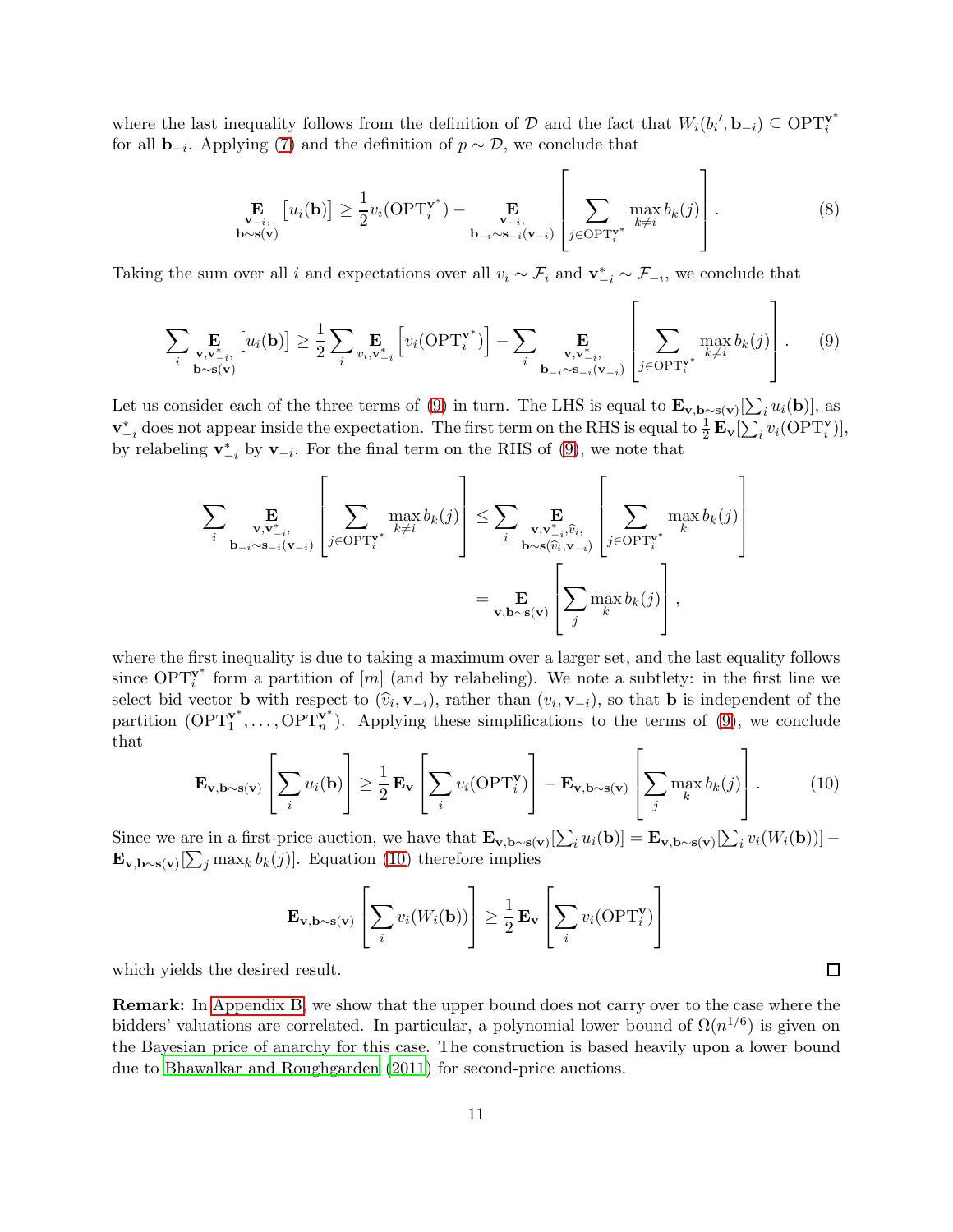# <span id="page-11-0"></span>5 Price of Anarchy for Second Price Auctions

We now turn to the case of simultaneous second-price auctions. We show that the Bayesian price of anarchy of such an auction is always at most 4 for subadditive bidders, assuming that bidders select strategies that satisfy either the strong or weak no-overbidding assumption.

Theorem 7. In simultaneous second price auctions where bidders have subadditive valuations independently drawn and each of them is strongly or weakly no-overbidding, the Bayesian price of anarchy is at most 4.

*Proof.* Fix type distributions  $\mathcal F$  and let **s** be a BNE for  $\mathcal F$ . We can then derive inequality [\(10\)](#page-10-1) in precisely the same way as in the proof of [Theorem 6](#page-9-4) (using now [Lemma 5](#page-8-0) instead of [Lemma 3\)](#page-7-6); we then have that

<span id="page-11-1"></span>
$$
\mathbf{E}_{\mathbf{v},\mathbf{b}\sim\mathbf{s}(\mathbf{v})}\left[\sum_{i} u_i(\mathbf{b})\right] \ge \frac{1}{2} \mathbf{E}_{\mathbf{v}}\left[\sum_{i} v_i(\text{OPT}_i^{\mathbf{v}})\right] - \mathbf{E}_{\mathbf{v},\mathbf{b}\sim\mathbf{s}(\mathbf{v})}\left[\sum_{j} \max_{k} b_k(j)\right].
$$
 (11)

Note that  $\mathbf{E}_{\mathbf{v},\mathbf{b}\sim\mathbf{s}(\mathbf{v})}[\sum_i v_i(W_i(\mathbf{b}))] \geq \mathbf{E}_{\mathbf{v},\mathbf{b}\sim\mathbf{s}(\mathbf{v})}[\sum_i u_i(\mathbf{b})]$ . Also, since each agent *i* is assumed to be strongly or weakly no overbidding,

$$
\mathbf{E}_{\mathbf{v},\mathbf{b}\sim\mathbf{s}(\mathbf{v})}\left[\sum_j \max_k b_k(j)\right] = \mathbf{E}_{\mathbf{v},\mathbf{b}\sim\mathbf{s}(\mathbf{v})}\left[\sum_i \sum_{j\in W_i(\mathbf{b})} b_i(j)\right] \leq \mathbf{E}_{\mathbf{v},\mathbf{b}\sim\mathbf{s}(\mathbf{v})}\left[\sum_i v_i(W_i(\mathbf{b}))\right].
$$

Equation [\(11\)](#page-11-1) therefore implies

$$
\mathbf{E}_{\mathbf{v},\mathbf{b}\sim\mathbf{s}(\mathbf{v})}\left[\sum_i v_i(W_i(\mathbf{b}))\right] \geq \frac{1}{2}\,\mathbf{E}_{\mathbf{v}}\left[\sum_i v_i(\mathrm{OPT}_i^{\mathbf{v}})\right] - \mathbf{E}_{\mathbf{v},\mathbf{b}\sim\mathbf{s}(\mathbf{v})}\left[\sum_i v_i(W_i(\mathbf{b}))\right]
$$

as required.

[Bhawalkar and Roughgarden](#page-12-1) showed that the Bayesian price of anarchy of second price auctions can be strictly worse than the pure price of anarchy when bidders are strongly no overbidding. In the following we give an example showing that such a gap exists also when bidders are weakly no overbidding. We note that this gap is not implied by the example given by [Bhawalkar and Roughgarden](#page-12-1) since the strategy profile in their example is not a BNE under the weaker no overbidding notion.

<span id="page-11-2"></span>Example 1 (Bayesian price of anarchy can be strictly larger than 2 when bidders are weakly no overbidding and have subadditive valuations). Consider an instance with 2 bidders and 6 items, where the set of items is divided into two sets, of 3 items each, denoted  $S_1$  and  $S_2$ . Throughout, we shall present the example with parameters a and b for ease of presentation. The lower bound is obtained by substituting  $a = 0.06$  and  $b = 0.85$ . In what follows, we describe the valuation function of bidder 1; bidder 2's valuation is symmetric w.r.t. the sets  $S_1$  and  $S_2$ . Bidder 1's valuation over the items in  $S_1$  is additive with respective values (over the 3 items) of  $(a, a, b), (b, a, a)$  or  $(a, b, a)$ , each with probability 1/3. Bidder 1's valuation over the items in  $S_2$ is 2 if she gets all three items, and 1 for any non-empty strict subset of  $S_2$ . Bidder 1's valuation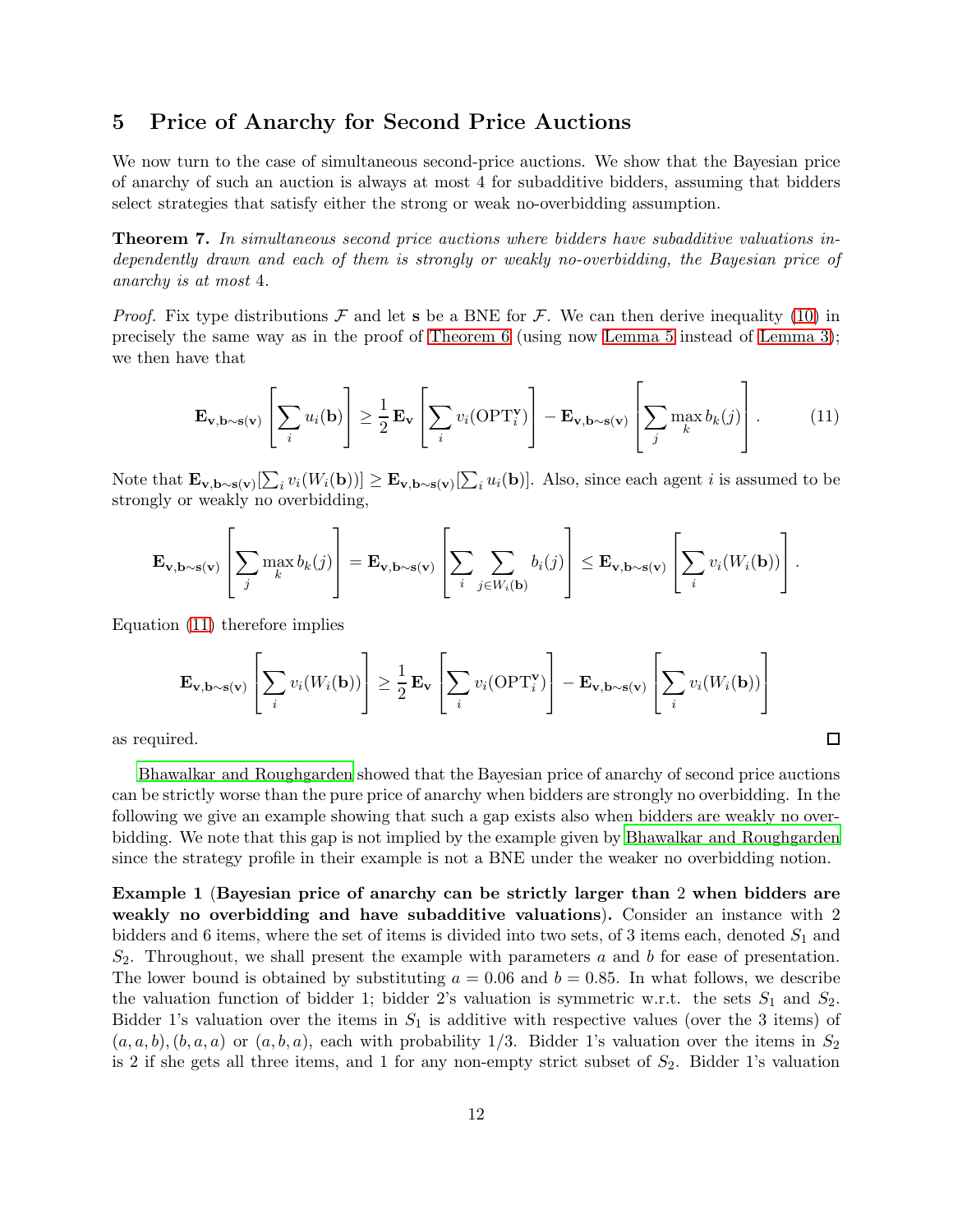for an arbitrary subset T the maximum of her value for  $T \cap S_1$  and her value for  $T \cap S_2$ . One can verify that this is indeed a subadditive valuation function.

We claim that the profile in which each bidder i bids her true (additive) valuation on  $S_i$  and 0 on all other items is a Bayesian equilibrium with weakly no overbidding bidders for the specified parameter values. The full proof is deferred to the appendix, where it is shown that the only beneficial deviations break the weakly no-overbidding assumption. Under this bidding profile, each bidder derives a utility of  $2a + b$ , amounting to a social welfare of  $2(2a + b) = 1.94$ . In contrast, if bidder 1 is allocated  $S_2$  and bidder 2 is allocated  $S_1$ , then each bidder derives a utility of 2, amounting to a social welfare of 4. Consequently, the Bayesian price of anarchy is  $4/1.94 > 2.061$ .

# References

- <span id="page-12-8"></span>Alon, N., Emek, Y., Feldman, M., and Tennenholtz, M. (2010). Bayesian ignorance. In Proceedings of the 29th ACM SIGACT-SIGOPS symposium on Principles of distributed computing, PODC '10, pages 384–391, New York, NY, USA. ACM.
- <span id="page-12-1"></span>Bhawalkar, K. and Roughgarden, T. (2011). Welfare guarantees for combinatorial auctions with item bidding. In SODA, pages 700–709.
- <span id="page-12-3"></span>Bikhchandani, S. (1999). Auctions of heterogeneous objects. Games and Economic Behavior, 26(2):193–220.
- <span id="page-12-7"></span>Caragiannis, I., Kanellopoulos, P., Kaklamanis, C., and Kyropoulou, M. (2011). On the efficiency of equilibria in generalized second price auctions. In EC'11.
- <span id="page-12-5"></span>Christodoulou, G., Kovács, A., and Schapira, M. (2008). Bayesian combinatorial auctions. In 35th International Colloquium on Automata, Languages and Programming, 35th International Colloquium, pages 820–832.
- <span id="page-12-2"></span>Edelman, B., Ostrovsky, M., Schwarz, M., Fudenberg, T. D., Kaplow, L., Lee, R., Milgrom, P., Niederle, M., and Pakes, A. (2005). Internet advertising and the generalized second price auction: Selling billions of dollars worth of keywords. American Economic Review, 97.
- <span id="page-12-6"></span>Feige, U. (2009). On maximizing welfare when utility functions are subadditive. *SIAM J. Comput.*, 39(1):122–142.
- <span id="page-12-4"></span>Fu, H., Kleinberg, R., and Lavi, R. (2012). Conditional equilibrium outcomes via ascending price processes with applications to combinatorial auctions with item bidding. In ACM Conference on Electronic Commerce, page 586.
- <span id="page-12-0"></span>Hassidim, A., Kaplan, H., Mansour, Y., and Nisan, N. (2011). Non-price equilibria in markets of discrete goods. In ACM Conference on Electronic Commerce, pages 295–296.
- <span id="page-12-10"></span>Jackson, M. O., Simon, L. K., Swinkels, J. M., and Zame, W. R. (2002). Communication and equilibrium in discontinuous games of incomplete information. Econometrica, 70(5):1711–1740.
- <span id="page-12-9"></span>Lehmann, B., Lehmann, D. J., and Nisan, N. (2006). Combinatorial auctions with decreasing marginal utilities. Games and Economic Behavior, 55(2):270–296.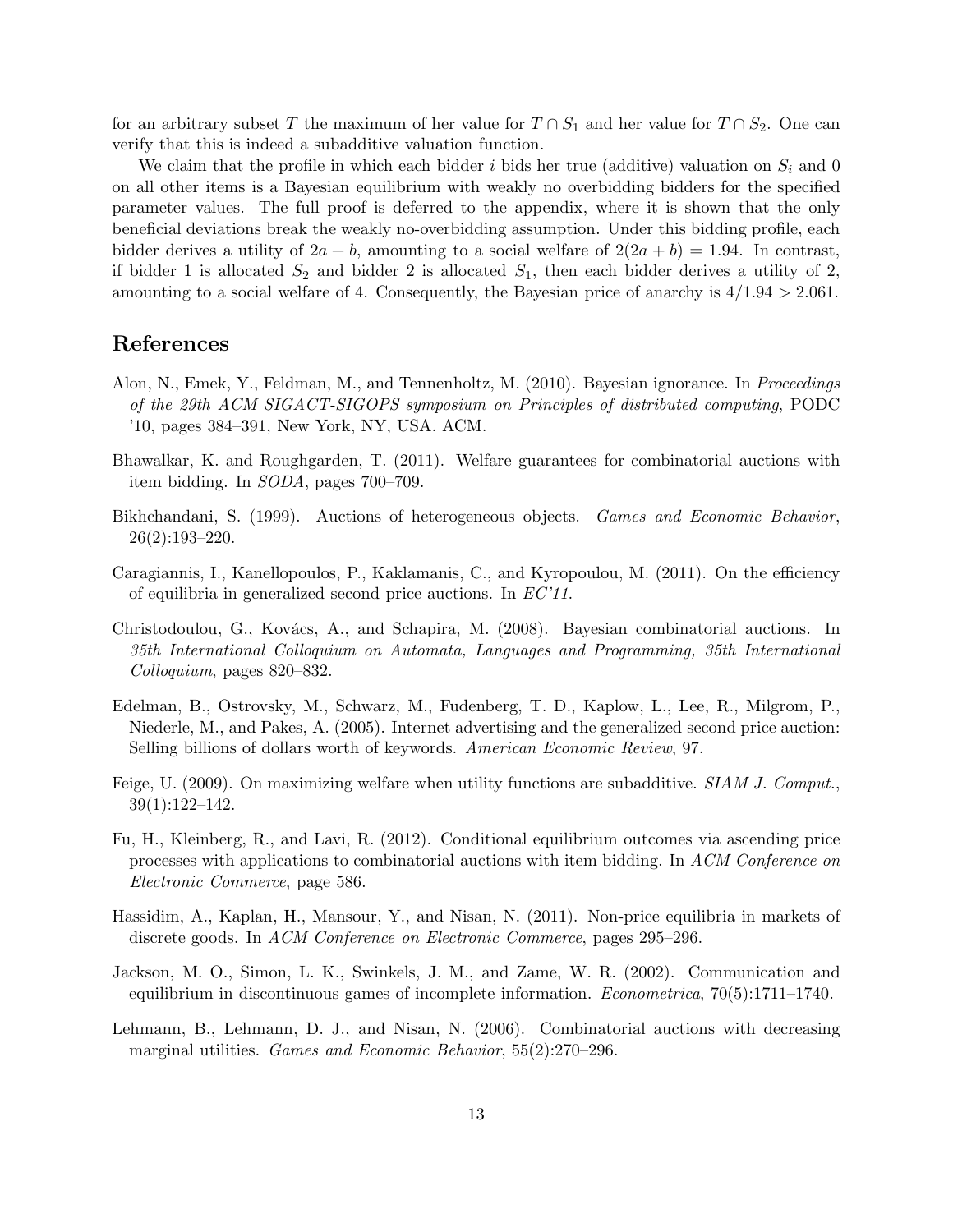- <span id="page-13-5"></span>Lucier, B. and Borodin, A. (2010). Price of anarchy for greedy auctions. In 21st ACM-SIAM Symposium on Discrete Algorithms, pages 537–553.
- <span id="page-13-7"></span>Lucier, B. and Paes Leme, R. (2011). Gsp auctions with correlated types. In  $EC'11$ .
- <span id="page-13-2"></span>Mamer, J. and Bikhchandani, S. (1997). Journal of Economic Theory, 74:385–413.
- <span id="page-13-1"></span>Milgrom, P. (1998). Putting auction theory to work: The simultaneous ascending auction. Journal of Political Economy, 108:245–272.
- <span id="page-13-3"></span>Nisan, N., Roughgarden, T., Tardos, E., and Vazirani, V. V. (2007). Algorithmic Game Theory. Cambridge University Press, New York, NY, USA.
- <span id="page-13-6"></span>Paes Leme, R. and Tardos, E. (2010). Pure and bayes-nash price of anarchy for generalized second price auction. In FOCS, pages 735–744.
- <span id="page-13-8"></span>Roughgarden, T. (2012). The price of anarchy in games of incomplete information. In ACM Conference on Electronic Commerce, pages 862–879.
- <span id="page-13-4"></span>Roughgarden, T. and Tardos, E. (2007). Introduction to the inefficiency of equilibria. In Nisan, N., Roughgarden, T., Tardos, E., and Vazirani, V. V., editors, Algorithmic Game Theory. Cambridge University Press, New York, NY, USA.
- <span id="page-13-10"></span>Simon, L. K. and Zame, W. R. (1990). Discontinuous games and endogenous sharing rules. Econometrica, 58(4):861–72.
- <span id="page-13-9"></span>Syrgkanis, V. (2012). Bayesian games and the smoothness framework. CoRR, abs/1203.5155.
- <span id="page-13-0"></span>Varian, H. R. (2007). Position auctions. International Journal of Industrial Organization, 25(6):1163–1178.

# A A Proof of Example [1](#page-11-2)

In this section we prove that the strategy profile in [Ex. 1](#page-11-2) is a Bayesian equilibrium with weakly no overbidding bidders. To establish this, we need to show that every beneficial deviation breaks the weakly no overbidding assumption. Notably, since weak no-overbidding is required for every bid in the support, it is sufficient to consider only pure deviations. By symmetry, it suffices to consider only deviations by bidder 1. Finally, it suffices to consider only deviations in which bidder 1 bids either 0, a, or b on each item in  $S_2$  and 0 on all items in  $S_1$ ; this is because bidder 1 obtains value from either  $S_1$  or  $S_2$  but not both, and without deviating bidder 1 obtains all of  $S_1$  at no cost.

The following table includes all the possible bids (in the rows), and their respective expected values, expected payments and expected bids (in the columns). For clarity of presentation, we present the expressions in parametric forms, and write the corresponding values for  $a = 0.06$  and  $b = 0.85$  in brackets.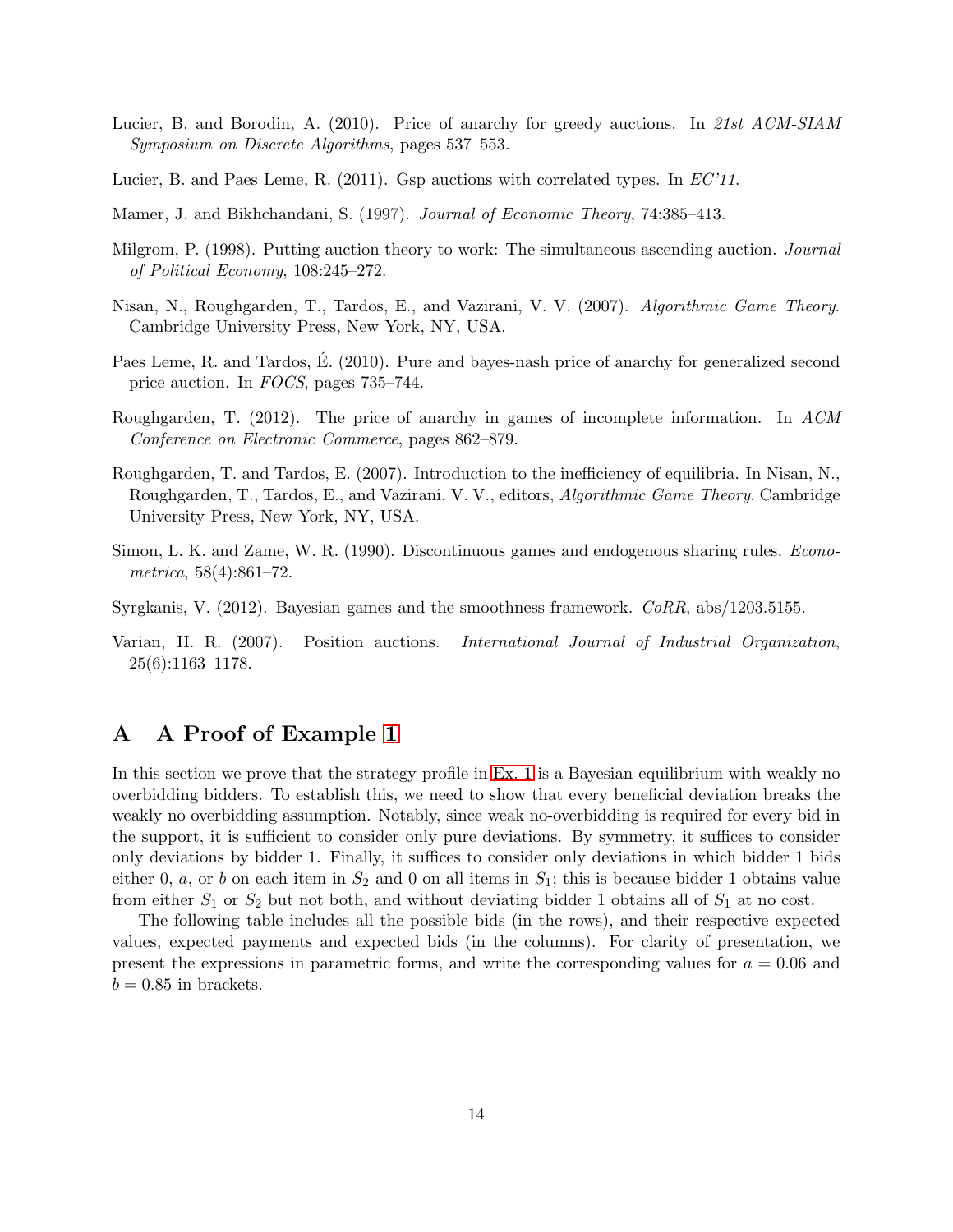| Deviation | $\mathbf{E}_{p\sim\mathcal{D}}[v(W(b,p))]$    | $\mathbf{E}_{p\sim\mathcal{D}}[p(W(b,p))]$                           | $\mathbf{E}_{p\sim\mathcal{D}}[b(W(b,p))]$                        |
|-----------|-----------------------------------------------|----------------------------------------------------------------------|-------------------------------------------------------------------|
| (a, a, a) |                                               | 2a[0.12]                                                             | 2a [0.12]                                                         |
| (a, a, b) | $\frac{2}{5} \cdot 1 =$<br>÷                  | $+\frac{2}{2}(2a) = 2a + \frac{1}{2}b$ [0.4033]<br>$rac{1}{2}(2a+b)$ | $+\frac{2}{2}(a+b)=\frac{4}{2}a+b$ [0.93]<br>$rac{1}{2}(2a+b)$    |
| (a, b, b) | $\cdot$ 1 $=$                                 | $\frac{2}{3}(2a+b)+\frac{1}{3}(2a)=2a+\frac{2}{3}b$ [0.6866]         | $rac{2}{2}(a+2b)$<br>$\frac{1}{2}(2b) = \frac{2}{3}a + 2b$ [1.74] |
| (b, b, b) |                                               | $2a + b$ [0.97]                                                      | $3b$ [2.55]                                                       |
| (a,0,0)   | $-1 + \frac{1}{2} \cdot 0 =$<br>$\frac{2}{2}$ | $\frac{2}{2}a$ [0.04]                                                | $\frac{2}{2}a$ [0.04]                                             |
| (a,a,0)   |                                               | $(2a) + \frac{2}{3}a = \frac{4}{3}a$ [0.08]                          | $+\frac{2}{3}a = \frac{4}{5}a$ [0.08]<br>$rac{1}{2}(2a)$          |
| (b, 0, 0) |                                               | $rac{2}{2}a + \frac{1}{2}b$ [0.2833]                                 | b[0.85]                                                           |

It is evident from the table that for deviations  $(a, b, b)$  and  $(b, b, b)$ ,  $\mathbf{E}[v(W(b, p))] < \mathbf{E}[b(W(b, p))]$ , and therefore they do not satisfy weakly no overbidding. For each of the remaining deviations, the obtained expected utility (which equals  $\mathbf{E}[v(W(b,p))] - \mathbf{E}[p(W(b,p))]$ ) is smaller than the current expected utility (which equals  $2a + b = 0.97$ ). We conclude that the strategy profile in the example is a Bayesian equilibrium with weakly no overbidding bidders, as required.

# <span id="page-14-0"></span>B A Lower Bound for Correlated Valuations

In this section we give a polynomial lower bound,  $\Omega(n^{1/6})$ , on the Bayesian price of anarchy for first-price auctions with subadditive valuations, when the valuation distributions are correlated among the bidders. In fact, our example will hold even when all valuations are unit demand. The construction is based heavily upon a lower bound due to [Bhawalkar and Roughgarden \(2011](#page-12-1)) for second-price auctions.

Example 2 ( High price of anarchy for correlated valuations and weakly no-overbidding **players**). There are  $n + (n + 1)\sqrt{n}$  items and 3n players. Players occur in triples. Each triple contains one player of type I and two players of type II. A valuation from the correlated distribution D is drawn as follows. First, a set T of  $\sqrt{n}$  items are selected at random; we will refer to these items as the common pool. Next, n of the remaining items are selected at random and labelled  $a_1, \ldots, a_n$ ; we refer to these as the reserve items. Finally, the remaining  $n\sqrt{n}$  items are partitioned into sets  $S_1, \ldots, S_n$ , each of size  $\sqrt{n}$ ; we refer to these as the mock pools. Reserve item  $a_i$  and mock pool  $S_i$  are matched with the *i*th triple of players.

Given the labelling of the items, the player valuations are as follows. There are two possibilities for the valuation profile; an atypical case that occurs with probability  $p = \frac{1}{n^{1/6}}$ , and a typical case that occurs with the remaining probability  $1 - p$ . In the typical case, each player of type II has value  $n^{-1/6}$  for the corresponding reserve item  $a_i$ , and each player of type I has value 1 for any non-empty subset of the common pool plus the corresponding reserve item,  $T \cup \{a_i\}$ . In the atypical case, each player of type II has the zero valuation, and each player of type I, say from triple i, has value 1 for any non-empty subset of the corresponding mock pool plus reserve item,  $S_i \cup \{a_i\}$ .

First note that we can assume in a Bayes-Nash equilibrium that each player of type  $II$  always bids  $n^{-1/6}$  on his reserve item, in the typical case. Bidding more than  $n^{-1/6}$  leads to negative utility if he wins, and bidding less than  $n^{-1/6}$  allows the other type II bidder in the triple to obtain positive utility by winning the item with a bid less than  $n^{-1/6}$ . Thus both agents of type II in a triple will bid  $n^{-1/6}$ , causing both to have utility 0. In the atypical case, each type II bidder trivially bids 0 on all items.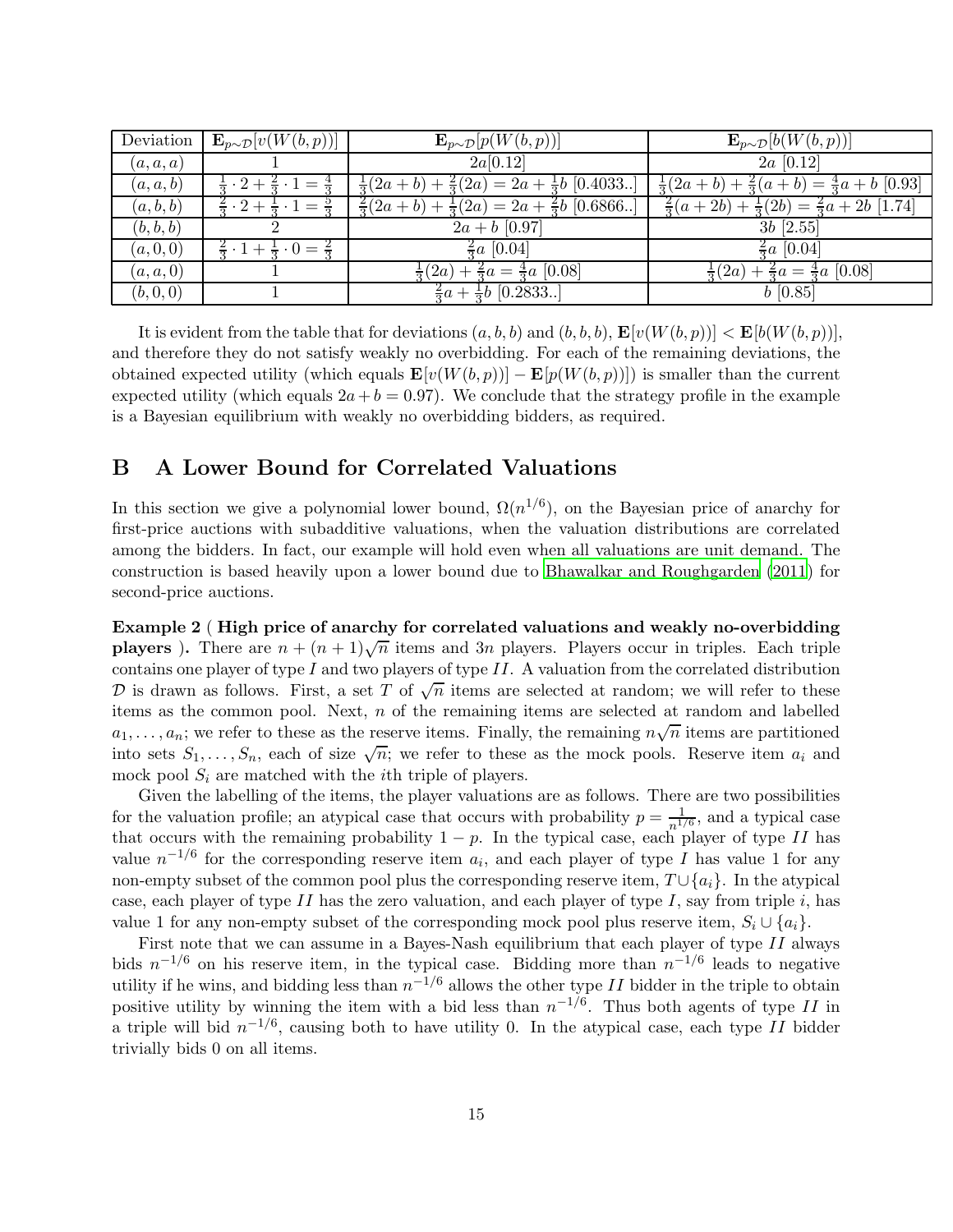A player of type I, when bidding in equilibrium, cannot distinguish between the typical and atypical cases; he always sees a set of  $\sqrt{n+1}$  items for which he has value, and each item is equally likely to be the reserve item. Note that it has to bid at least  $n^{-1/6}$  on the reserve item in order to win it in the typical case. Suppose that the player bids at least  $n^{-1/6}$  on some number k of the  $\sqrt{n}+1$  items. Then if the valuation profile is atypical the player will win all k items, and pay at least  $k \cdot n^{-1/6}$ . The expected payment of the player is therefore at least  $pkn^{-1/6} = kn^{-1/3}$ . If  $k > n^{1/3}$  then the expected payment of the player is greater than 1, and hence his expected utility is negative, contradicting the assumption of Bayes-Nash equilibrium. We therefore conclude that  $k \leq n^{1/3}$ . Each player of type I will therefore win its reserve item in the typical case with probability at most  $k/(\sqrt{n}+1) < n^{-1/6}$ .

We conclude that the social welfare of any Bayes-Nash equilibrium s satisfies

$$
\mathbf{E}_{\mathbf{v},\mathbf{b}\sim\mathbf{s}(\mathbf{v})}\left[\sum_{i} v_i(W_i(\mathbf{b}))\right] \leq pn + (1-p)(n \cdot n^{-1/6} + n \cdot n^{-1/6} \cdot 1 + \sqrt{n} \cdot 1) = O(n^{5/6})
$$

where the expression for the typical case includes bounds on the value obtained by the type II bidders, the value of the type I bidders who win reserve items, and the value of the type I bidders who win items from the common pool, respectively. Since the optimal social welfare is at least  $n$ in each case, the price of anarchy is at least  $\Omega(n^{1/6})$ .

## <span id="page-15-0"></span>C No Overbidding: a Discussion

In our analysis of the BPoA of second-price auctions we have adopted either the strong version or the weak version of the no-overbidding assumption. A few conceptual remarks are in order.

We can think of no-overbidding assumptions as representing a form of risk aversion. The strong no-overbidding assumption guarantees to the bidder a non-negative utility, independent of the behavior of the other players; i.e., even if the other players behave in an arbitrary way. The weak no-overbidding assumption, in contrast, guarantees to the bidder a non-negative utility only if the other bidders behave "as expected". However, when the other bidders behave as expected, the bidder is guaranteed a non-negative utility even if the auction changes, ex-post, from a second-price auction to a first-price auction.

Let us give an example to illustrate the difference between the two assumptions. Consider an instance of a simultaneous second-price auction with two bidders and two items, say  $\{a, b\}$ . The first bidder is unit-demand; with probability 1 his valuation is such that he has value 1 for any nonempty subset of the items. The second bidder's valuation is additive, and distributed as follows: with probability  $1/2$  she values a for 0.9 and b for 1.1, and with the remaining probability  $1/2$  she values a for 1.1 and b for 0.9. In this instance, since the second bidder's valuation is additive it is a dominant strategy for her to bid her true value on each item. The best response for the first bidder is then to bid between 0.9 and 1 on each item: this guarantees that he wins one of the items and pays 0.9. This profile of strategies then forms a BNE for this instance. This bidding strategy of player 1 does not satisfy the strong no-overbidding assumption: it requires that he indicate a value of at least 1.8 for the set  $\{a, b\}$ , which is larger than his true value 1. However, it does satisfy the weak no-overbidding assumption given the behavior of bidder 2, since bidder 1 expects to win only one item (of value 1) with a bid of 0.9.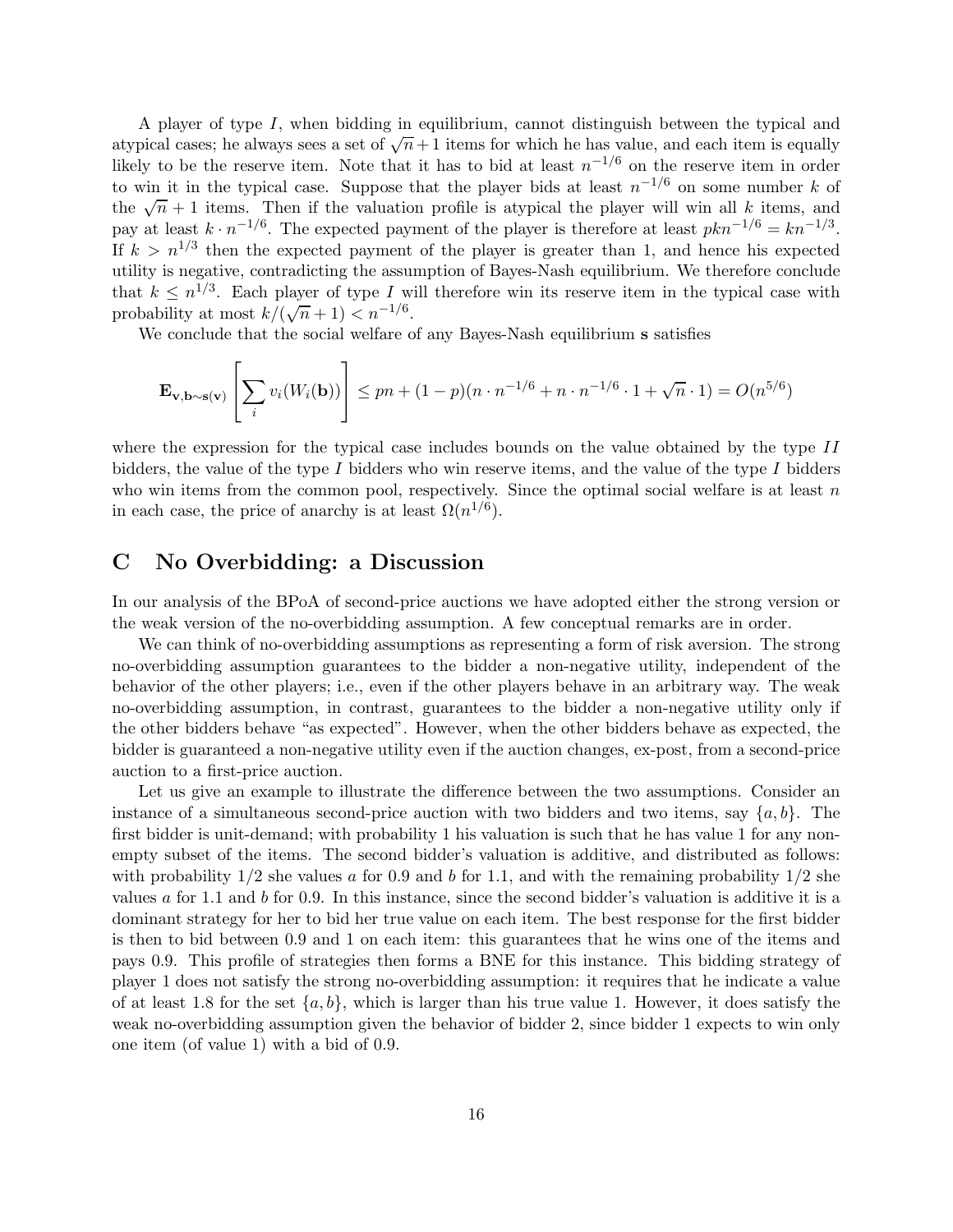The above example illustrates a situation in which the best response of a player is permitted by weak no-overbidding but excluded by strong no-overbidding. There also exist cases in which a best response is also excluded by the weak no-overbidding assumption. [Ex. 1](#page-11-2) is one such case: the players can improve their utilities, but only by applying strategies that violate weak no-overbidding. A direction for future research would be to determine whether there is a weaker restriction on strategies that never excludes best-responses, but yet still guarantees a constant price of anarchy bound.

The use of no-overbidding assumptions in Vickrey auctions and GSP auctions [\(Paes Leme and Tardos,](#page-13-6) [2010;](#page-13-6) [Lucier and Paes Leme, 2011\)](#page-13-7) was justified by the fact that overbidding is weakly dominated: any overbidding strategy can be converted to a no-overbidding strategy that performs at least as well, regardless of the behavior of the other agents. For the case of simultaneous item auctions, our no-overbidding assumption cannot be relaxed to the assumption that bidders avoid such *dominated* strategies. In particular, there exists an instance of a second-price auction with a Bayesian equilibrium in which all bidders play undominated strategies, and the Bayesian price of anarchy is  $\Omega(n)$ . For example, consider an instance with  $n$  unit-demand bidders and  $n$  items, where every bidder  $i = 1, \ldots, n - 1$  values each of item i and item n at  $1 - \epsilon$  (for some  $\epsilon > 0$ ), and bidder n values all items  $1, \ldots, n-1$  at 1 (and has no value for item n). One can easily verify that, for bidder n, to bid 1 on all the first  $n-1$  items is an undominated strategy (while it obviously breaks the strong no overbidding requirement). Consider the strategy profile in which bidder  $n$  bids according to this strategy, and each of bidders  $i = 1, \ldots, n - 1$  bids 0 on item i and  $1 - \epsilon$  on item n. This is a Bayesian equilibrium in undominated strategies in a second-price auction, which gives social welfare  $2 - \epsilon$ , compared to the optimal social welfare, which is roughly n.

# <span id="page-16-0"></span>D Existence of Equilibria

The simultaneous auction games we consider have continuous type spaces (i.e. valuations) and continuous (pure) strategy spaces (i.e. potential bids). In general, equilibria may not exist in such infinite games, even when the strategy space is compact. As a toy example, consider a game in which each bidder declares a value from  $[0, 1]$ , and whoever declares the largest value strictly less than 1 wins; such a game does not admit any mixed equilibria. The existence of equilibria in infinite games is an involved topic, a full discussion of which falls outside the scope of this paper; we hope only to give a brief discussion of relevant issues and results.

Consider first a variant of our auction game in which agent types and bids are discretized and bounded. That is, suppose that all values lie in [0, 1], and moreover that there is some  $\epsilon > 0$  such that for each agent i and every set of items S,  $v_i(S)$  can be expressed as  $\epsilon \times k_i(S)$  for some integer  $k_i(S) \geq 0$ . Furthermore, each agent is restricted to placing bids from [0, 1], each of which must be a multiple of  $\epsilon$ . In this restricted game, a Bayes-Nash equilibrium always exists. To see this, note that the set of (pure) strategies is finite: it is the set of all functions mapping agent types (a finite set) to bid vectors (also finite). We can interpret the (Bayesian) game of incomplete information as the following normal-form game: each agent selects a bidding function ex ante, and the payoffs correspond to the expected payoffs in the Bayesian game under the commonly known distribution of types. Since the strategy space is finite, Nash's result implies the existence of a mixed Nash equilibrium of this normal-form game, which corresponds precisely to a Bayes-Nash equilibrium of the original game.

Let us turn now to the more general setting of continuous agent valuations and bids, say